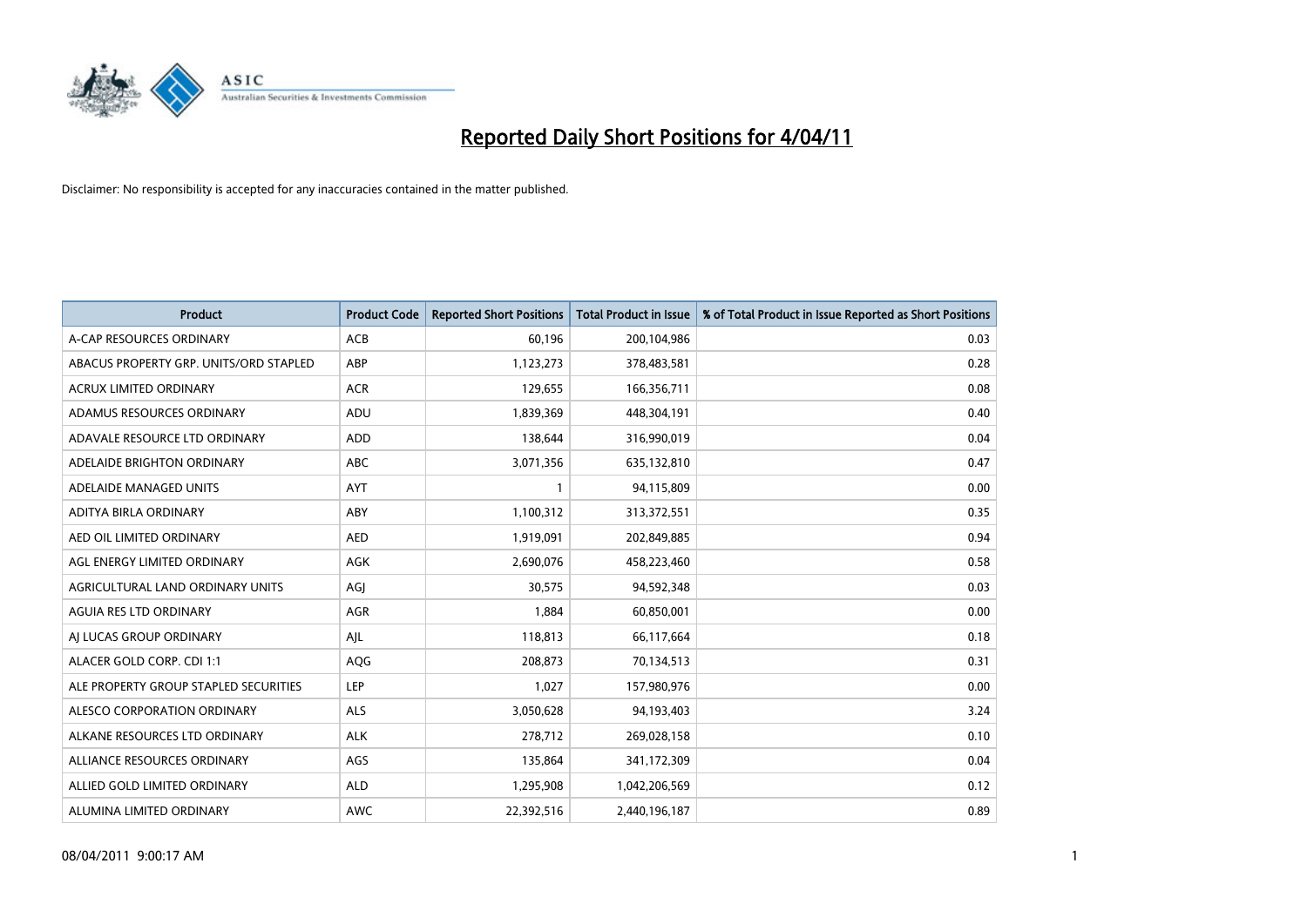

| <b>Product</b>                          | <b>Product Code</b> | <b>Reported Short Positions</b> | Total Product in Issue | % of Total Product in Issue Reported as Short Positions |
|-----------------------------------------|---------------------|---------------------------------|------------------------|---------------------------------------------------------|
| AMADEUS ENERGY ORDINARY                 | AMU                 | 516,570                         | 300,288,855            | 0.17                                                    |
| AMALGAMATED HOLDINGS ORDINARY           | <b>AHD</b>          | 6.679                           | 157,458,568            | 0.00                                                    |
| AMCOM TELECOMM. ORDINARY                | <b>AMM</b>          | 51,305                          | 716,812,103            | 0.01                                                    |
| AMCOR LIMITED ORDINARY                  | <b>AMC</b>          | 5,650,329                       | 1,226,387,533          | 0.44                                                    |
| AMP LIMITED ORDINARY                    | AMP                 | 20,204,485                      | 2,789,686,764          | 0.71                                                    |
| AMPELLA MINING ORDINARY                 | <b>AMX</b>          | 267,453                         | 202,975,108            | 0.12                                                    |
| ANSELL LIMITED ORDINARY                 | <b>ANN</b>          | 3,454,455                       | 133,007,903            | 2.58                                                    |
| ANTARES ENERGY LTD ORDINARY             | <b>AZZ</b>          | 106,632                         | 283,000,000            | 0.04                                                    |
| ANZ BANKING GRP LTD ORDINARY            | <b>ANZ</b>          | 4,445,714                       | 2,596,414,163          | 0.16                                                    |
| APA GROUP STAPLED SECURITIES            | <b>APA</b>          | 6,036,831                       | 556,193,951            | 1.08                                                    |
| APEX MINERALS NL ORDINARY               | <b>AXM</b>          | 885,145                         | 5,550,243,713          | 0.02                                                    |
| APN EUROPEAN RETAIL UNITS STAPLED SEC.  | <b>AEZ</b>          | 11,832                          | 544,910,660            | 0.00                                                    |
| APN NEWS & MEDIA ORDINARY               | <b>APN</b>          | 17,832,888                      | 606,084,019            | 2.94                                                    |
| AQUARIUS PLATINUM. ORDINARY             | <b>AOP</b>          | 4,289,739                       | 463,266,640            | 0.91                                                    |
| AQUILA RESOURCES ORDINARY               | <b>AQA</b>          | 3,839,487                       | 374,323,124            | 1.04                                                    |
| ARAFURA RESOURCE LTD ORDINARY           | <b>ARU</b>          | 4,672,633                       | 367,930,342            | 1.28                                                    |
| ARB CORPORATION ORDINARY                | ARP                 | 68,587                          | 72,481,302             | 0.09                                                    |
| ARDENT LEISURE GROUP STAPLED SECURITIES | AAD                 | 312,208                         | 318,147,978            | 0.08                                                    |
| ARISTOCRAT LEISURE ORDINARY             | <b>ALL</b>          | 29,054,280                      | 536,480,307            | 5.44                                                    |
| ASCIANO LIMITED ORDINARY                | <b>AIO</b>          | 16.177.241                      | 2,926,103,883          | 0.53                                                    |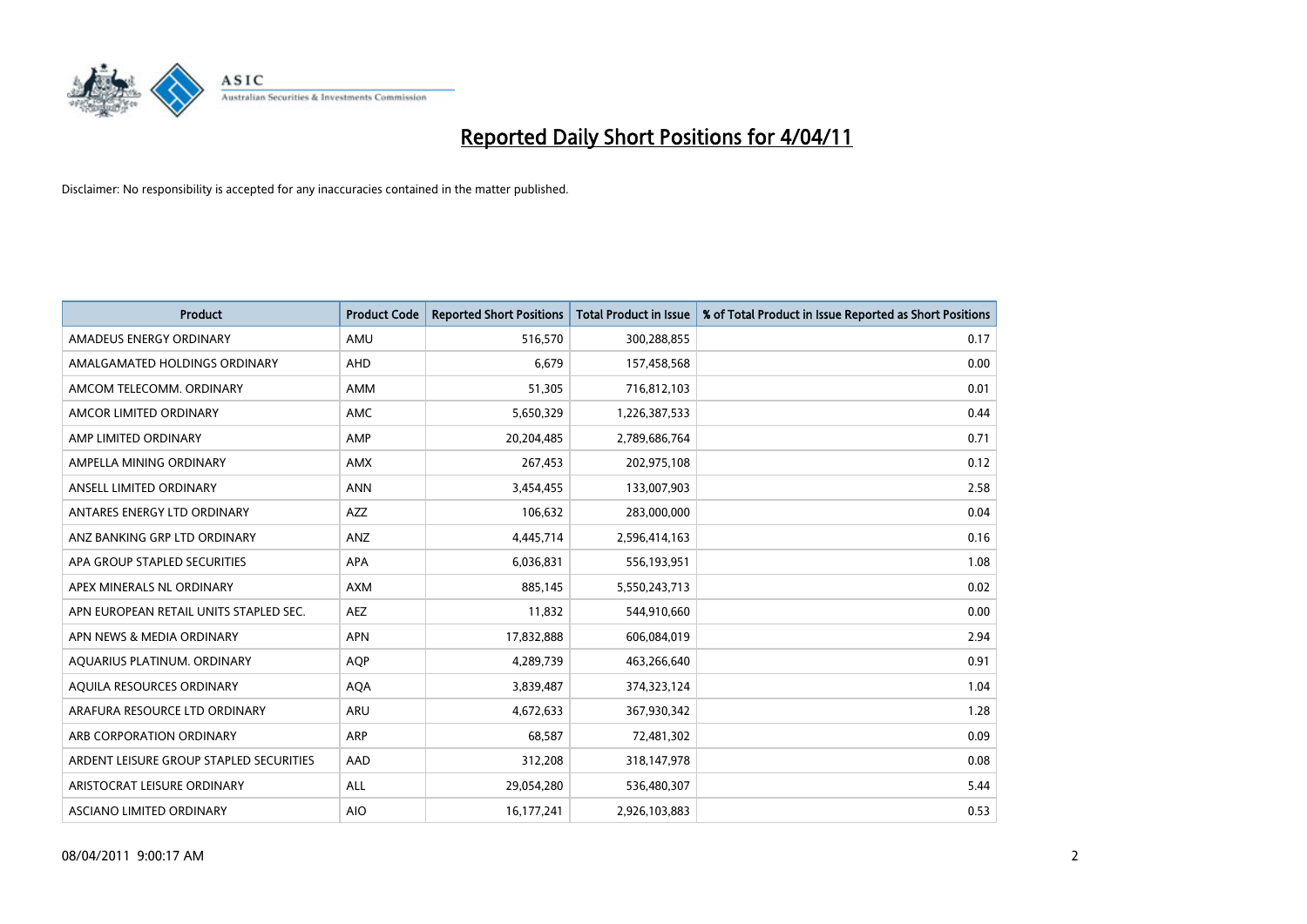

| Product                                 | <b>Product Code</b> | <b>Reported Short Positions</b> | Total Product in Issue | % of Total Product in Issue Reported as Short Positions |
|-----------------------------------------|---------------------|---------------------------------|------------------------|---------------------------------------------------------|
| ASG GROUP LIMITED ORDINARY              | ASZ                 | 22,311                          | 168,247,718            | 0.01                                                    |
| ASPEN GROUP ORD/UNITS STAPLED           | <b>APZ</b>          | 1,169,206                       | 592,674,670            | 0.18                                                    |
| ASPIRE MINING LTD ORDINARY              | <b>AKM</b>          | 30,462                          | 535,971,483            | 0.01                                                    |
| ASTON RES LTD ORDINARY                  | <b>AZT</b>          | 238,814                         | 204,527,604            | 0.12                                                    |
| ASTRO JAP PROP GROUP STAPLED SECURITIES | AJA                 | 3,409                           | 58,445,002             | 0.01                                                    |
| ASX LIMITED ORDINARY                    | <b>ASX</b>          | 1,044,921                       | 175,136,729            | 0.60                                                    |
| ATLANTIC LIMITED ORDINARY               | ATI                 | 519,417                         | 112,790,281            | 0.46                                                    |
| ATLAS IRON LIMITED ORDINARY             | AGO                 | 10,551,919                      | 815,689,044            | 1.28                                                    |
| AURORA MINERALS LTD ORDINARY            | ARM                 | 2,196                           | 104,167,499            | 0.00                                                    |
| <b>AURORA OIL &amp; GAS ORDINARY</b>    | <b>AUT</b>          | 196,066                         | 403,437,342            | 0.05                                                    |
| AUSDRILL LIMITED ORDINARY               | ASL                 | 469,285                         | 263,000,572            | 0.17                                                    |
| AUSENCO LIMITED ORDINARY                | AAX                 | 3,508,274                       | 122,511,701            | 2.86                                                    |
| <b>AUSTAL LIMITED ORDINARY</b>          | ASB                 | 172,442                         | 188,069,638            | 0.09                                                    |
| <b>AUSTAR UNITED ORDINARY</b>           | <b>AUN</b>          | 2,717,848                       | 1,271,389,658          | 0.21                                                    |
| AUSTBROKERS HOLDINGS ORDINARY           | <b>AUB</b>          | 2                               | 54,339,433             | 0.00                                                    |
| AUSTEREO GROUP LTD. ORDINARY            | <b>AEO</b>          | 6,847,106                       | 344,783,708            | 1.98                                                    |
| AUSTIN ENGINEERING ORDINARY             | ANG                 | 9,469                           | 71,714,403             | 0.01                                                    |
| <b>AUSTRALAND ASSETS ASSETS</b>         | AAZPB               | 1,168                           | 2,750,000              | 0.04                                                    |
| AUSTRALAND PROPERTY STAPLED SECURITY    | <b>ALZ</b>          | 861,950                         | 576,846,597            | 0.14                                                    |
| AUSTRALIAN AGRICULT. ORDINARY           | AAC                 | 4,522,245                       | 264,264,459            | 1.69                                                    |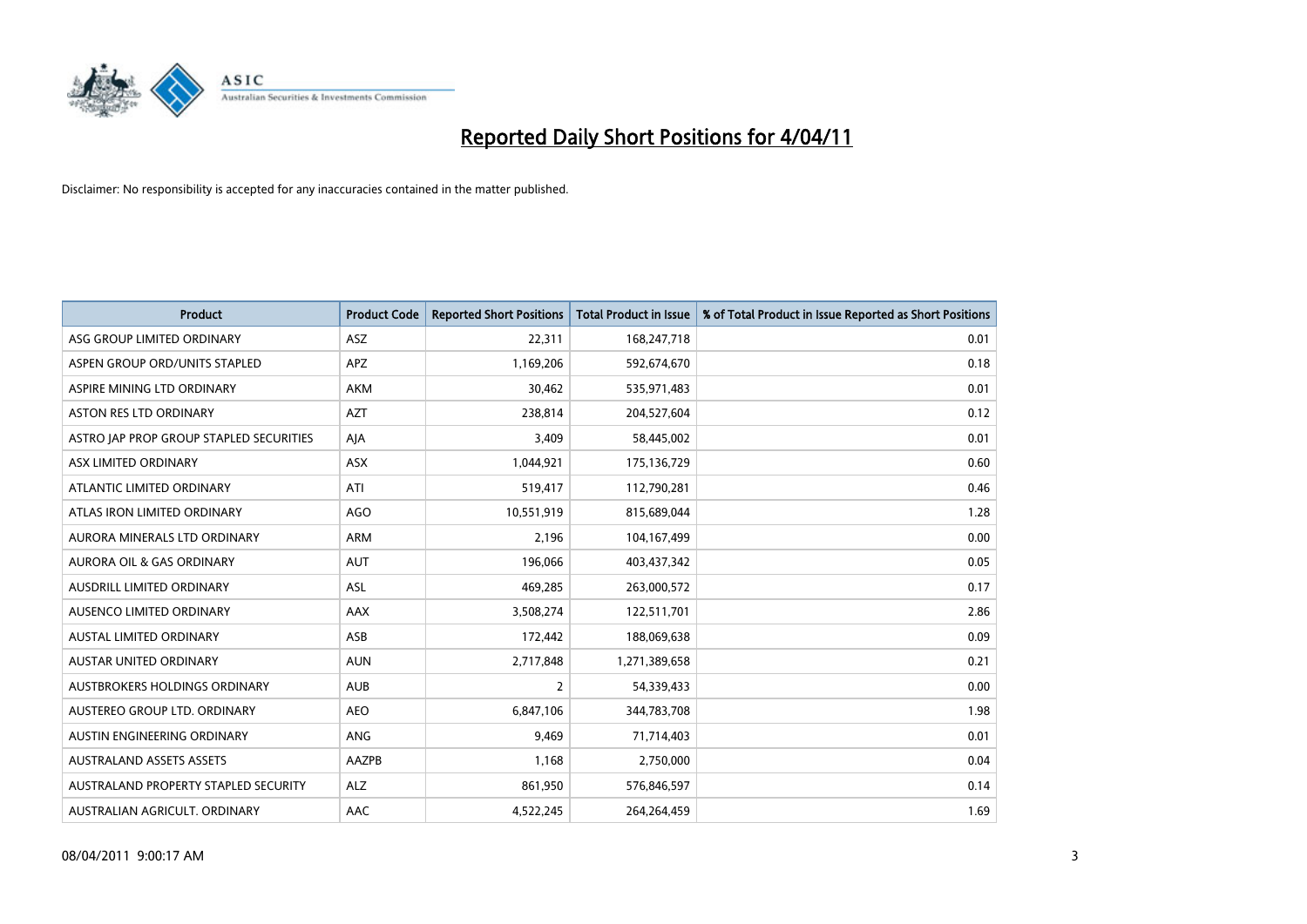

| <b>Product</b>                       | <b>Product Code</b> | <b>Reported Short Positions</b> | <b>Total Product in Issue</b> | % of Total Product in Issue Reported as Short Positions |
|--------------------------------------|---------------------|---------------------------------|-------------------------------|---------------------------------------------------------|
| <b>AUSTRALIAN EDUCATION UNITS</b>    | <b>AEU</b>          | 625,000                         | 134,973,383                   | 0.46                                                    |
| AUSTRALIAN INFRASTR. UNITS/ORDINARY  | <b>AIX</b>          | 756,914                         | 620,733,944                   | 0.11                                                    |
| AUSTRALIAN MINES LTD ORDINARY        | <b>AUZ</b>          | 1,400,000                       | 576,910,315                   | 0.24                                                    |
| AUSTRALIAN PHARM. ORDINARY           | API                 | 759,382                         | 488,115,883                   | 0.15                                                    |
| <b>AUTOMOTIVE HOLDINGS ORDINARY</b>  | <b>AHE</b>          | 82,900                          | 226,387,577                   | 0.04                                                    |
| AVEXA LIMITED ORDINARY               | <b>AVX</b>          | 243,657                         | 847,688,779                   | 0.03                                                    |
| AWE LIMITED ORDINARY                 | <b>AWE</b>          | 3,402,649                       | 521,871,941                   | 0.65                                                    |
| AZUMAH RESOURCES ORDINARY            | <b>AZM</b>          | 53,395                          | 272,696,055                   | 0.02                                                    |
| BANDANNA ENERGY ORDINARY             | <b>BND</b>          | 218,141                         | 426,515,482                   | 0.04                                                    |
| BANK OF QUEENSLAND. ORDINARY         | <b>BOO</b>          | 3,250,832                       | 222,072,957                   | 1.45                                                    |
| <b>BANNERMAN RESOURCES ORDINARY</b>  | <b>BMN</b>          | 68,419                          | 234,435,934                   | 0.03                                                    |
| <b>BASS STRAIT OIL CO ORDINARY</b>   | <b>BAS</b>          | 1,482                           | 291,030,250                   | 0.00                                                    |
| BATHURST RESOURCES ORDINARY          | <b>BTU</b>          | 5,956,988                       | 613,441,330                   | 0.96                                                    |
| <b>BAUXITE RESOURCE LTD ORDINARY</b> | <b>BAU</b>          | 96,297                          | 235,379,896                   | 0.04                                                    |
| <b>BC IRON LIMITED ORDINARY</b>      | <b>BCI</b>          | 9,764                           | 94,361,000                    | 0.01                                                    |
| BEACH ENERGY LIMITED ORDINARY        | <b>BPT</b>          | 1,114,315                       | 1,099,021,290                 | 0.10                                                    |
| BEADELL RESOURCE LTD ORDINARY        | <b>BDR</b>          | 1,331,872                       | 622,147,828                   | 0.21                                                    |
| BENDIGO AND ADELAIDE ORDINARY        | <b>BEN</b>          | 6,297,335                       | 360,041,580                   | 1.71                                                    |
| BERKELEY RESOURCES ORDINARY          | <b>BKY</b>          | 95,847                          | 174,298,273                   | 0.04                                                    |
| BETASHARES ASX FIN ETF UNITS         | <b>OFN</b>          | 28,500                          | 4,509,251                     | 0.63                                                    |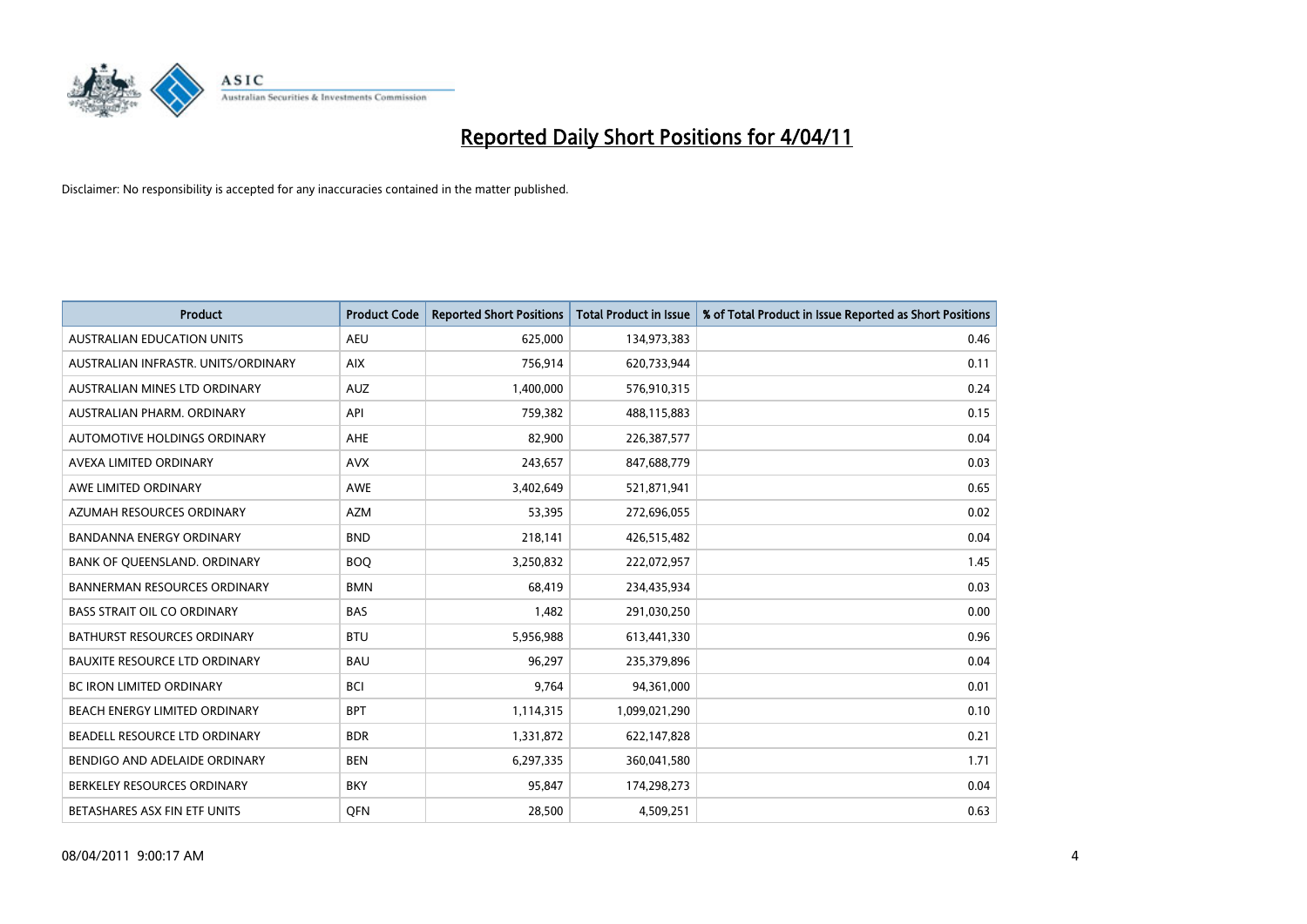

| Product                              | <b>Product Code</b> | <b>Reported Short Positions</b> | <b>Total Product in Issue</b> | % of Total Product in Issue Reported as Short Positions |
|--------------------------------------|---------------------|---------------------------------|-------------------------------|---------------------------------------------------------|
| BETASHARES ASX RES ETF UNITS         | <b>ORE</b>          | 198,220                         | 4,519,432                     | 4.39                                                    |
| BETASHARES US DOLLAR ETF UNITS       | <b>USD</b>          | 5,000                           | 1,125,000                     | 0.44                                                    |
| <b>BHP BILLITON LIMITED ORDINARY</b> | <b>BHP</b>          | 38,177,856                      | 3,356,081,497                 | 1.11                                                    |
| <b>BILLABONG ORDINARY</b>            | <b>BBG</b>          | 12,780,987                      | 253,613,826                   | 5.03                                                    |
| <b>BIOTA HOLDINGS ORDINARY</b>       | <b>BTA</b>          | 2,278,233                       | 181,417,556                   | 1.26                                                    |
| <b>BISALLOY STEEL ORDINARY</b>       | <b>BIS</b>          | 84,480                          | 216,455,965                   | 0.04                                                    |
| BKI INVESTMENT LTD ORDINARY          | BKI                 | 508                             | 422,863,407                   | 0.00                                                    |
| <b>BLACKTHORN RESOURCES ORDINARY</b> | <b>BTR</b>          | 35,848                          | 106,885,300                   | 0.03                                                    |
| <b>BLUESCOPE STEEL LTD ORDINARY</b>  | <b>BSL</b>          | 34,419,510                      | 1,842,207,385                 | 1.83                                                    |
| <b>BOART LONGYEAR ORDINARY</b>       | <b>BLY</b>          | 4,885,382                       | 461,163,412                   | 1.05                                                    |
| <b>BOOM LOGISTICS ORDINARY</b>       | <b>BOL</b>          | 337,999                         | 461,500,712                   | 0.07                                                    |
| BORAL LIMITED, ORDINARY              | <b>BLD</b>          | 25,786,431                      | 729,925,990                   | 3.52                                                    |
| BOTSWANA METALS LTD ORDINARY         | <b>BML</b>          | 7,000                           | 143,717,013                   | 0.00                                                    |
| <b>BOW ENERGY LIMITED ORDINARY</b>   | <b>BOW</b>          | 3,089,578                       | 348,972,041                   | 0.88                                                    |
| <b>BRADKEN LIMITED ORDINARY</b>      | <b>BKN</b>          | 1,251,226                       | 142,829,226                   | 0.87                                                    |
| <b>BRAMBLES LIMITED ORDINARY</b>     | <b>BXB</b>          | 19,351,321                      | 1,451,248,324                 | 1.31                                                    |
| BREVILLE GROUP LTD ORDINARY          | <b>BRG</b>          | 2,740                           | 129,995,322                   | 0.00                                                    |
| <b>BRICKWORKS LIMITED ORDINARY</b>   | <b>BKW</b>          | 11,574                          | 147,567,333                   | 0.01                                                    |
| <b>BROCKMAN RESOURCES ORDINARY</b>   | <b>BRM</b>          | 68,121                          | 144,803,151                   | 0.05                                                    |
| BT INVESTMENT MNGMNT ORDINARY        | <b>BTT</b>          | 555,044                         | 160,000,000                   | 0.35                                                    |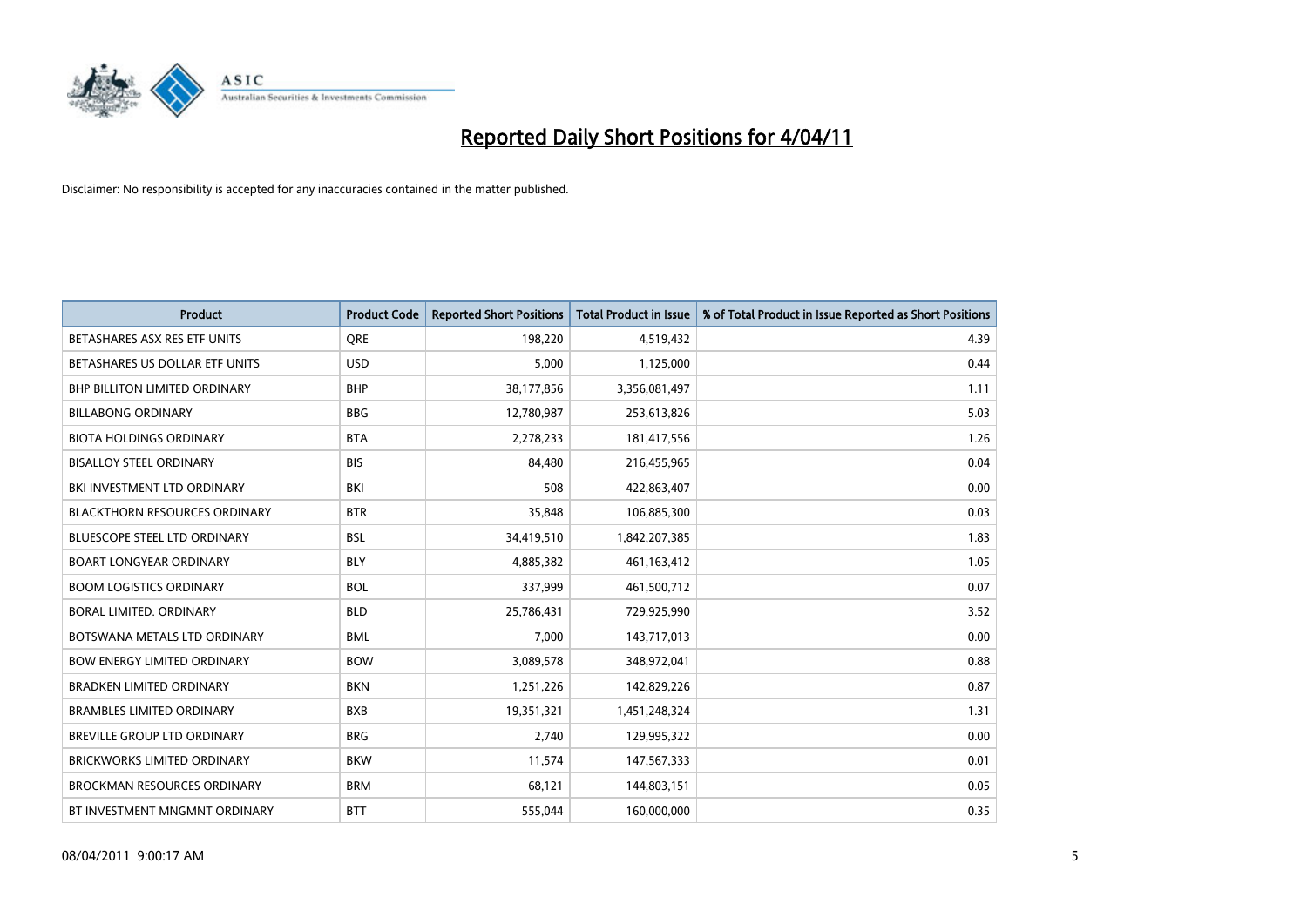

| <b>Product</b>                           | <b>Product Code</b> | <b>Reported Short Positions</b> | <b>Total Product in Issue</b> | % of Total Product in Issue Reported as Short Positions |
|------------------------------------------|---------------------|---------------------------------|-------------------------------|---------------------------------------------------------|
| <b>BUNNINGS WAREHOUSE ORDINARY UNITS</b> | <b>BWP</b>          | 382,049                         | 520,012,793                   | 0.06                                                    |
| <b>BURU ENERGY ORDINARY</b>              | <b>BRU</b>          | 7,733,251                       | 182,780,549                   | 4.24                                                    |
| CABCHARGE AUSTRALIA ORDINARY             | CAB                 | 1,097,173                       | 120,437,014                   | 0.91                                                    |
| CALTEX AUSTRALIA ORDINARY                | <b>CTX</b>          | 5,085,806                       | 270,000,000                   | 1.86                                                    |
| <b>CAMPBELL BROTHERS ORDINARY</b>        | CPB                 | 166,148                         | 67,503,411                    | 0.24                                                    |
| CAPE LAMBERT RES LTD ORDINARY            | <b>CFE</b>          | 1,223,573                       | 571,849,603                   | 0.21                                                    |
| <b>CARBON ENERGY ORDINARY</b>            | <b>CNX</b>          | 764.225                         | 670,872,650                   | 0.10                                                    |
| <b>CARDNO LIMITED ORDINARY</b>           | CDD                 | 1,188                           | 106,840,756                   | 0.00                                                    |
| CARNARVON PETROLEUM ORDINARY             | <b>CVN</b>          | 3,733,998                       | 687,820,634                   | 0.53                                                    |
| CARNEGIE WAVE ENERGY ORDINARY            | <b>CWE</b>          | 83.000                          | 859,087,627                   | 0.01                                                    |
| <b>CARPATHIAN RESOURCES ORDINARY</b>     | <b>CPN</b>          | 75,000                          | 265,533,501                   | 0.03                                                    |
| CARPENTARIA EXP. LTD ORDINARY            | CAP                 | 9,777                           | 98,741,301                    | 0.01                                                    |
| CARSALES.COM LTD ORDINARY                | <b>CRZ</b>          | 3,011,252                       | 234,228,300                   | 1.28                                                    |
| CASH CONVERTERS ORD/DIV ACCESS           | CCV                 | 68.191                          | 379,761,025                   | 0.01                                                    |
| <b>CASPIAN OIL &amp; GAS ORDINARY</b>    | <b>CIG</b>          | 50,000                          | 1,331,500,513                 | 0.00                                                    |
| CATALPA RESOURCES ORDINARY               | CAH                 | 259,855                         | 177,954,355                   | 0.15                                                    |
| <b>CEC GROUP LIMITED ORDINARY</b>        | <b>CEG</b>          | 1,750                           | 79,662,662                    | 0.00                                                    |
| CELAMIN HOLDINGS NL ORDINARY             | <b>CNL</b>          | 31,824                          | 33,960,505                    | 0.10                                                    |
| <b>CELLNET GROUP ORDINARY</b>            | <b>CLT</b>          | 1,342                           | 61,596,082                    | 0.00                                                    |
| CENTRAL PETROLEUM ORDINARY               | <b>CTP</b>          | 235,096                         | 982,298,842                   | 0.02                                                    |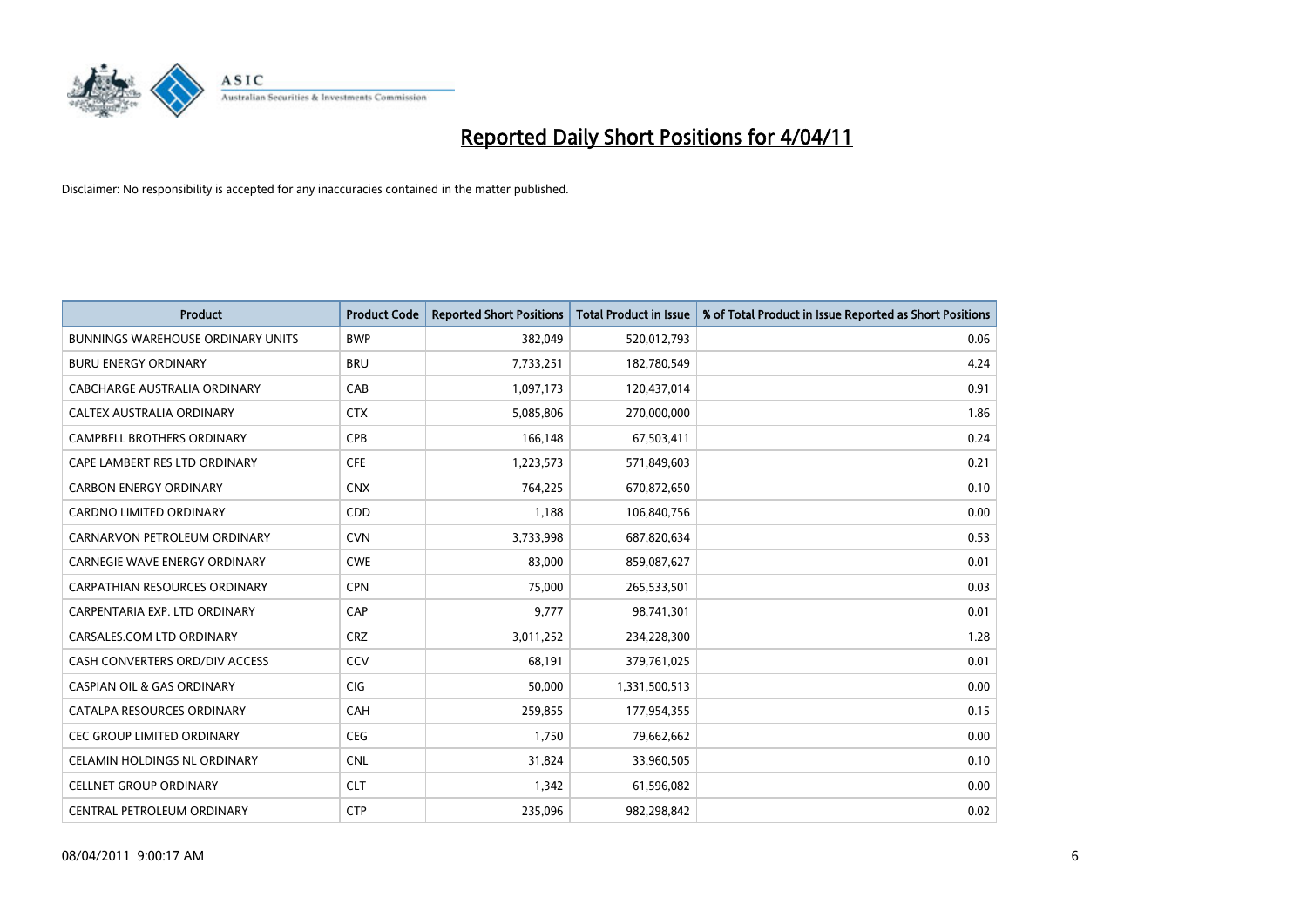

| <b>Product</b>                                | <b>Product Code</b> | <b>Reported Short Positions</b> | <b>Total Product in Issue</b> | % of Total Product in Issue Reported as Short Positions |
|-----------------------------------------------|---------------------|---------------------------------|-------------------------------|---------------------------------------------------------|
| <b>CENTRO PROPERTIES UNITS/ORD STAPLED</b>    | <b>CNP</b>          | 50,344                          | 972,414,514                   | 0.00                                                    |
| <b>CENTRO RETAIL GROUP STAPLED SECURITIES</b> | <b>CER</b>          | 735,247                         | 2,286,399,424                 | 0.03                                                    |
| <b>CERAMIC FUEL CELLS ORDINARY</b>            | <b>CFU</b>          | 351,478                         | 1,201,353,566                 | 0.02                                                    |
| CFS RETAIL PROPERTY UNITS                     | <b>CFX</b>          | 45,960,963                      | 2,839,591,911                 | 1.61                                                    |
| <b>CGA MINING LIMITED ORDINARY</b>            | <b>CGX</b>          | 138,300                         | 333,265,726                   | 0.04                                                    |
| <b>CHALLENGER DIV.PRO. STAPLED UNITS</b>      | <b>CDI</b>          | 46,489                          | 913,426,007                   | 0.00                                                    |
| <b>CHALLENGER INFRAST, STAPLED UNITS</b>      | <b>CIF</b>          | 15,243                          | 316,223,785                   | 0.00                                                    |
| <b>CHALLENGER LIMITED ORDINARY</b>            | <b>CGF</b>          | 5,763,566                       | 500,753,078                   | 1.15                                                    |
| CHANDLER MACLEOD LTD ORDINARY                 | <b>CMG</b>          | 11,970                          | 463,971,344                   | 0.00                                                    |
| CHARTER HALL GROUP STAPLED US PROHIBIT.       | <b>CHC</b>          | 1,038,191                       | 306,341,814                   | 0.34                                                    |
| <b>CHARTER HALL OFFICE UNIT</b>               | COO                 | 655,286                         | 493,319,730                   | 0.12                                                    |
| <b>CHARTER HALL RETAIL UNITS</b>              | <b>CQR</b>          | 1,535,919                       | 305,810,723                   | 0.49                                                    |
| CHEMGENEX PHARMACEUT ORDINARY                 | <b>CXS</b>          | 988.326                         | 283,348,870                   | 0.34                                                    |
| CITIGOLD CORP LTD ORDINARY                    | <b>CTO</b>          | 2,059,217                       | 1,040,278,301                 | 0.20                                                    |
| <b>CLEAN SEAS TUNA ORDINARY</b>               | <b>CSS</b>          | 15,278                          | 480,829,414                   | 0.00                                                    |
| CLINUVEL PHARMACEUT, ORDINARY                 | <b>CUV</b>          | 4,127                           | 30,381,706                    | 0.01                                                    |
| <b>CLOUGH LIMITED ORDINARY</b>                | <b>CLO</b>          | 259,328                         | 769,726,269                   | 0.03                                                    |
| <b>COAL &amp; ALLIED ORDINARY</b>             | <b>CNA</b>          | 9,861                           | 86,584,735                    | 0.01                                                    |
| COAL OF AFRICA LTD ORDINARY                   | <b>CZA</b>          | 865,664                         | 530,639,661                   | 0.16                                                    |
| <b>COALSPUR MINES LTD ORDINARY</b>            | CPL                 | 1.409.979                       | 491,237,867                   | 0.27                                                    |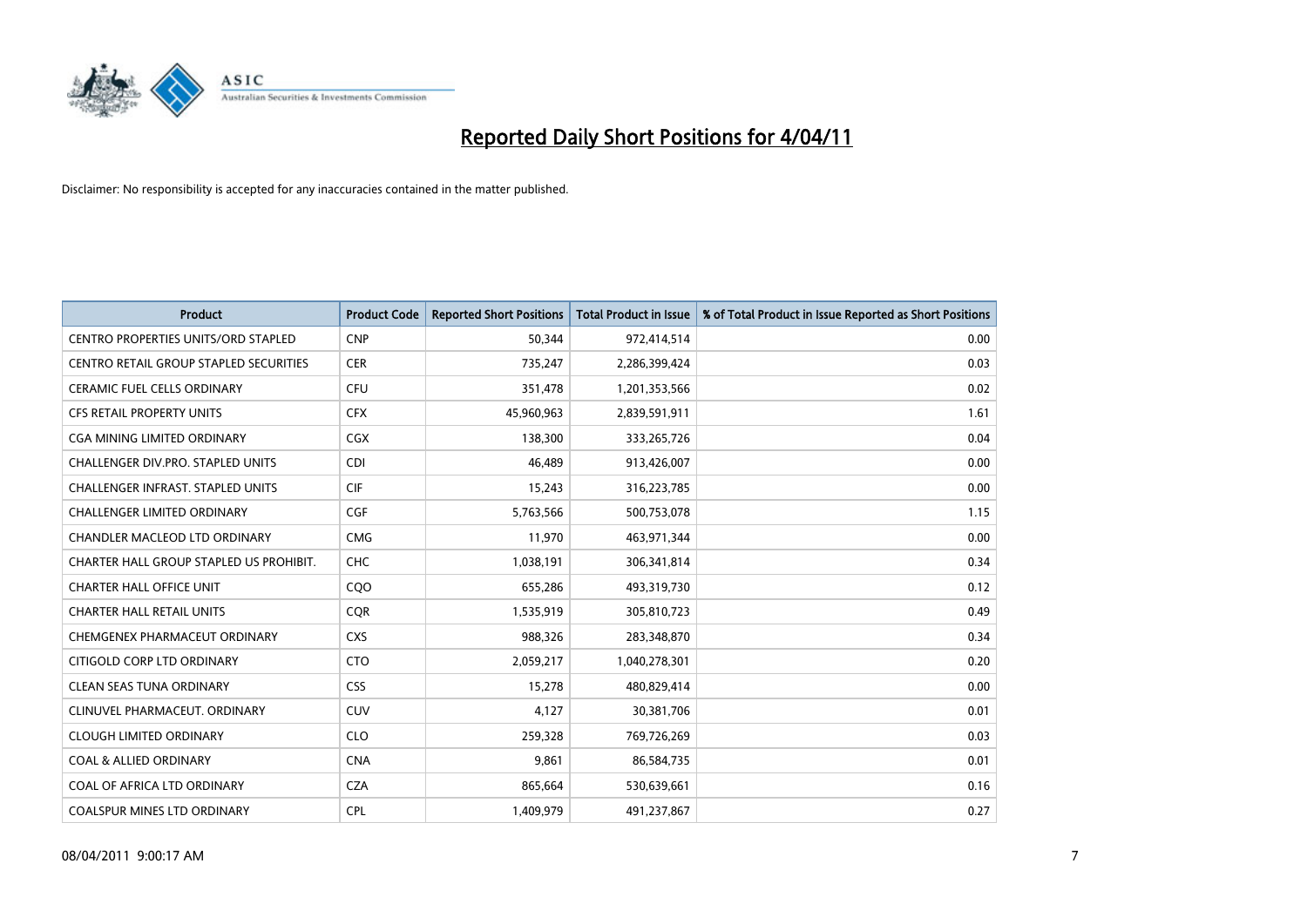

| <b>Product</b>                          | <b>Product Code</b> | <b>Reported Short Positions</b> | <b>Total Product in Issue</b> | % of Total Product in Issue Reported as Short Positions |
|-----------------------------------------|---------------------|---------------------------------|-------------------------------|---------------------------------------------------------|
| COCA-COLA AMATIL ORDINARY               | <b>CCL</b>          | 9,125,773                       | 756,260,917                   | 1.20                                                    |
| COCHLEAR LIMITED ORDINARY               | <b>COH</b>          | 1,601,963                       | 56,745,023                    | 2.82                                                    |
| <b>COCKATOO COAL ORDINARY</b>           | <b>COK</b>          | 7,425,790                       | 1,016,096,908                 | 0.72                                                    |
| <b>COKAL LTD ORDINARY</b>               | <b>CKA</b>          | 392,815                         | 112,083,735                   | 0.35                                                    |
| COMMONWEALTH BANK, ORDINARY             | <b>CBA</b>          | 13,928,089                      | 1,548,932,074                 | 0.86                                                    |
| <b>COMMONWEALTH PROP ORDINARY UNITS</b> | <b>CPA</b>          | 24,755,197                      | 2,449,599,711                 | 1.04                                                    |
| <b>COMPASS RESOURCES ORDINARY</b>       | <b>CMR</b>          | 160,952                         | 147,402,920                   | 0.11                                                    |
| <b>COMPUTERSHARE LTD ORDINARY</b>       | <b>CPU</b>          | 2,966,596                       | 555,664,059                   | 0.51                                                    |
| CONNECTEAST GROUP STAPLED               | <b>CEU</b>          | 45,093,088                      | 3,940,145,951                 | 1.15                                                    |
| CONQUEST MINING ORDINARY                | <b>COT</b>          | 384,581                         | 583,241,478                   | 0.06                                                    |
| CONSOLIDATED MEDIA, ORDINARY            | <b>CMJ</b>          | 2,597,785                       | 561,834,996                   | 0.45                                                    |
| <b>CONTANGO MICROCAP ORDINARY</b>       | <b>CTN</b>          | 7,500                           | 145,708,783                   | 0.01                                                    |
| CONTINENTAL COAL LTD ORDINARY           | <b>CCC</b>          | 677,418                         | 1,980,616,757                 | 0.03                                                    |
| COOPER ENERGY LTD ORDINARY              | <b>COE</b>          | 89,539                          | 292,576,001                   | 0.03                                                    |
| <b>COPPER STRIKE LTD ORDINARY</b>       | <b>CSE</b>          | 714                             | 129,455,571                   | 0.00                                                    |
| <b>CORDLIFE LIMITED ORDINARY</b>        | CBB                 |                                 | 145,360,920                   | 0.00                                                    |
| <b>COUNT FINANCIAL ORDINARY</b>         | COU                 | 691,875                         | 262,212,976                   | 0.27                                                    |
| CRANE GROUP LIMITED ORDINARY            | <b>CRG</b>          | 1,409,095                       | 79,110,667                    | 1.77                                                    |
| <b>CROMWELL PROP STAPLED SECURITIES</b> | <b>CMW</b>          | 95,934                          | 962,845,605                   | 0.01                                                    |
| <b>CROWN LIMITED ORDINARY</b>           | <b>CWN</b>          | 2,135,469                       | 754,131,800                   | 0.29                                                    |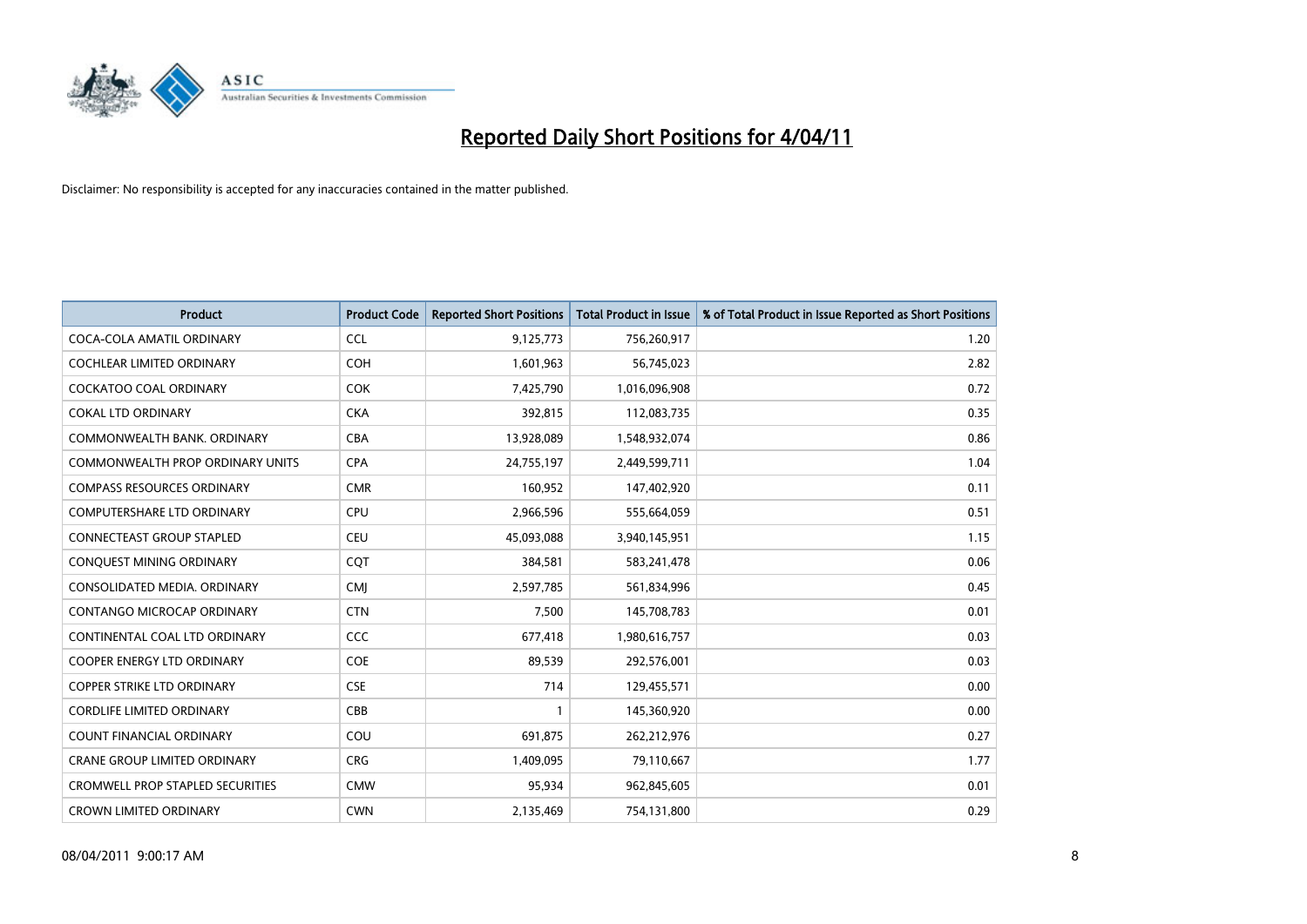

| Product                              | <b>Product Code</b> | <b>Reported Short Positions</b> | <b>Total Product in Issue</b> | % of Total Product in Issue Reported as Short Positions |
|--------------------------------------|---------------------|---------------------------------|-------------------------------|---------------------------------------------------------|
| <b>CSG LIMITED ORDINARY</b>          | <b>CSV</b>          | 1,025,051                       | 245,683,695                   | 0.42                                                    |
| <b>CSL LIMITED ORDINARY</b>          | <b>CSL</b>          | 8,680,494                       | 541,202,786                   | 1.58                                                    |
| <b>CSR LIMITED ORDINARY</b>          | <b>CSR</b>          | 7,752,603                       | 506,000,315                   | 1.52                                                    |
| <b>CUDECO LIMITED ORDINARY</b>       | CDU                 | 737,179                         | 145,512,643                   | 0.49                                                    |
| <b>CUSTOMERS LIMITED ORDINARY</b>    | <b>CUS</b>          | 84,531                          | 134,869,357                   | 0.06                                                    |
| DART ENERGY LTD ORDINARY             | <b>DTE</b>          | 108,251                         | 587,210,672                   | 0.00                                                    |
| DAVID JONES LIMITED ORDINARY         | <b>DJS</b>          | 22,129,330                      | 514,034,694                   | 4.31                                                    |
| <b>DECMIL GROUP LIMITED ORDINARY</b> | <b>DCG</b>          | 46,097                          | 124,204,568                   | 0.03                                                    |
| DEEP YELLOW LIMITED ORDINARY         | <b>DYL</b>          | 24,710                          | 1,127,534,458                 | 0.00                                                    |
| DEVINE LIMITED ORDINARY              | <b>DVN</b>          | 1,000                           | 634,918,223                   | 0.00                                                    |
| DEXUS PROPERTY GROUP STAPLED UNITS   | <b>DXS</b>          | 14,857,374                      | 4,839,024,176                 | 0.31                                                    |
| DISCOVERY METALS LTD ORDINARY        | <b>DML</b>          | 948,905                         | 437,114,481                   | 0.20                                                    |
| DOMINO PIZZA ENTERPR ORDINARY        | <b>DMP</b>          | 240,483                         | 68,407,674                    | 0.35                                                    |
| DOWNER EDI LIMITED ORDINARY          | <b>DOW</b>          | 7,470,251                       | 429,100,296                   | 1.74                                                    |
| DUET GROUP STAPLED US PROHIBIT.      | <b>DUE</b>          | 1,830,521                       | 909,692,991                   | 0.20                                                    |
| DULUXGROUP LIMITED ORDINARY          | <b>DLX</b>          | 6,989,803                       | 367,456,259                   | 1.88                                                    |
| <b>EASTERN STAR GAS ORDINARY</b>     | ESG                 | 6,288,199                       | 991,567,041                   | 0.63                                                    |
| EDT RETAIL TRUST UNITS               | <b>EDT</b>          | 67,649,355                      | 4,700,290,868                 | 1.44                                                    |
| ELDERS LIMITED HYBRIDS               | <b>ELDPA</b>        | 185,522                         | 1,500,000                     | 12.37                                                   |
| ELDERS LIMITED ORDINARY              | <b>ELD</b>          | 16,575,558                      | 448,598,480                   | 3.68                                                    |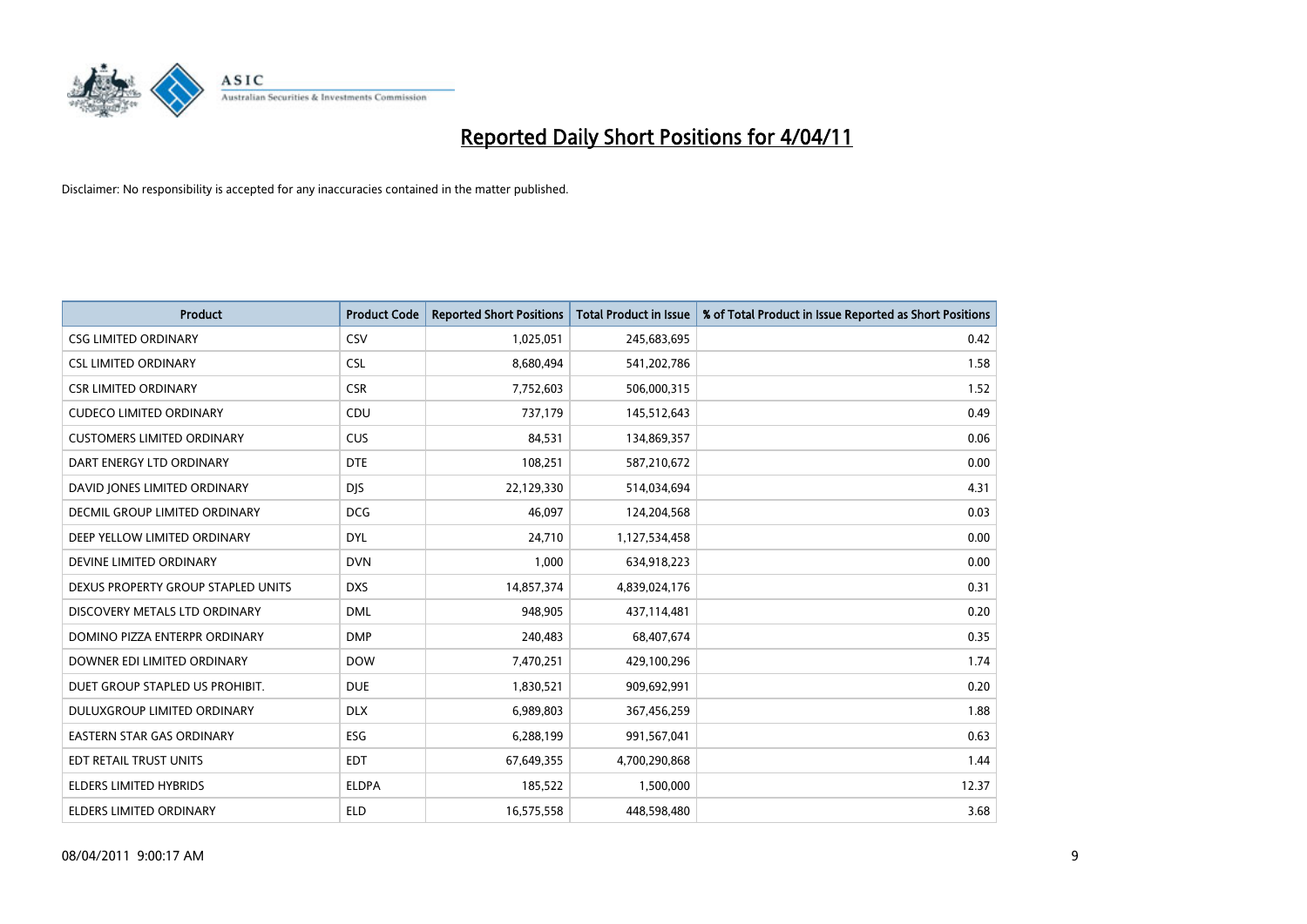

| <b>Product</b>                            | <b>Product Code</b> | <b>Reported Short Positions</b> | Total Product in Issue | % of Total Product in Issue Reported as Short Positions |
|-------------------------------------------|---------------------|---------------------------------|------------------------|---------------------------------------------------------|
| ELDORADO GOLD CORP CDI 1:1                | EAU                 | 112,188                         | 19,644,760             | 0.56                                                    |
| ELEMENTAL MINERALS ORDINARY               | <b>ELM</b>          | 35,500                          | 152,931,387            | 0.02                                                    |
| ELIXIR PETROLEUM LTD ORDINARY             | <b>EXR</b>          | 324,400                         | 188,988,472            | 0.17                                                    |
| <b>EMECO HOLDINGS ORDINARY</b>            | <b>EHL</b>          | 865,250                         | 631,237,586            | 0.12                                                    |
| <b>ENERGY RESOURCES ORDINARY 'A'</b>      | ERA                 | 2,674,855                       | 190,737,934            | 1.42                                                    |
| <b>ENERGY WORLD CORPOR, ORDINARY</b>      | <b>EWC</b>          | 19,154,692                      | 1,561,166,672          | 1.22                                                    |
| <b>ENTEK ENERGY LTD ORDINARY</b>          | <b>ETE</b>          | 489.903                         | 287,692,535            | 0.17                                                    |
| <b>ENTELLECT LIMITED ORDINARY</b>         | <b>ESN</b>          | 464,050                         | 87,239,240             | 0.53                                                    |
| ENVESTRA LIMITED ORDINARY                 | <b>ENV</b>          | 3,556,950                       | 1,430,398,609          | 0.25                                                    |
| EQUINOX MINERALS LTD CHESS DEPOSITARY INT | EON                 | 3,191,051                       | 879,237,776            | 0.34                                                    |
| EVEREST FINANCIAL ORDINARY                | <b>EFG</b>          | 4,300                           | 25,143,824             | 0.02                                                    |
| <b>EXCO RESOURCES LTD ORDINARY</b>        | <b>EXS</b>          | 5,553                           | 346,494,187            | 0.00                                                    |
| EXTRACT RESOURCES ORDINARY                | <b>EXT</b>          | 421,871                         | 250,851,367            | 0.17                                                    |
| FAIRFAX MEDIA LTD ORDINARY                | <b>FXI</b>          | 326,778,895                     | 2,351,955,725          | 13.88                                                   |
| <b>FAR LTD ORDINARY</b>                   | FAR                 | 20,961,487                      | 1,244,439,464          | 1.68                                                    |
| FERRAUS LIMITED ORDINARY                  | <b>FRS</b>          | 335,627                         | 208,700,890            | 0.16                                                    |
| FISHER & PAYKEL APP. ORDINARY             | <b>FPA</b>          | 18,298                          | 724,235,162            | 0.00                                                    |
| FISHER & PAYKEL H. ORDINARY               | <b>FPH</b>          | 2,591,879                       | 520,453,173            | 0.50                                                    |
| FKP PROPERTY GROUP STAPLED SECURITIES     | <b>FKP</b>          | 20,315,763                      | 1,174,033,185          | 1.72                                                    |
| <b>FLEETWOOD CORP ORDINARY</b>            | <b>FWD</b>          | 165,566                         | 57,554,260             | 0.28                                                    |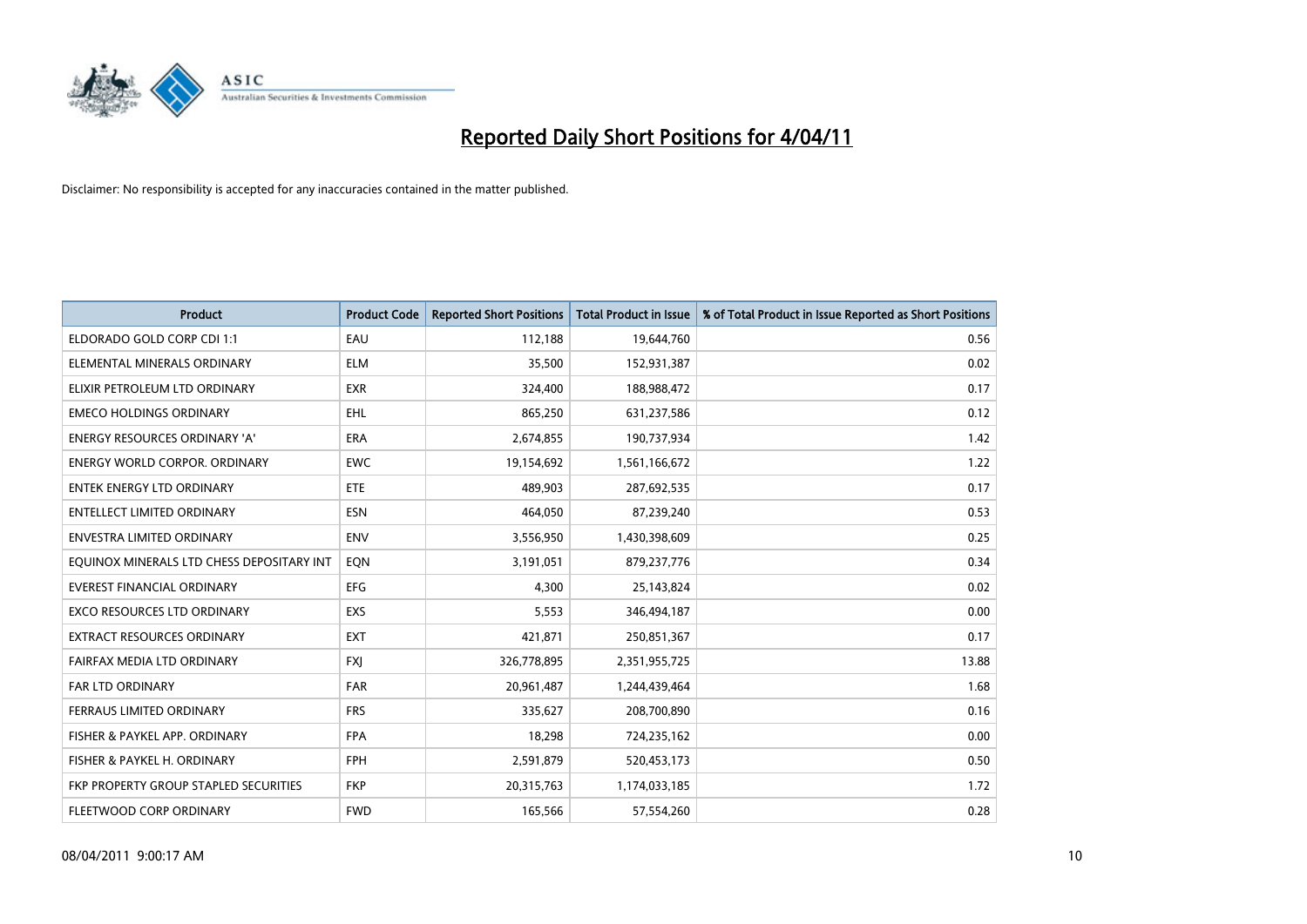

| <b>Product</b>                       | <b>Product Code</b> | <b>Reported Short Positions</b> | <b>Total Product in Issue</b> | % of Total Product in Issue Reported as Short Positions |
|--------------------------------------|---------------------|---------------------------------|-------------------------------|---------------------------------------------------------|
| FLETCHER BUILDING ORDINARY           | <b>FBU</b>          | 5,660,212                       | 655,352,024                   | 0.88                                                    |
| FLEXIGROUP LIMITED ORDINARY          | <b>FXL</b>          | 48,689                          | 275,472,492                   | 0.02                                                    |
| <b>FLIGHT CENTRE ORDINARY</b>        | <b>FLT</b>          | 3,022,162                       | 99,932,678                    | 3.02                                                    |
| FLINDERS MINES LTD ORDINARY          | <b>FMS</b>          | 21,567,916                      | 1,820,634,571                 | 1.17                                                    |
| <b>FOCUS MINERALS LTD ORDINARY</b>   | <b>FML</b>          | 1,735,190                       | 2,895,543,210                 | 0.06                                                    |
| <b>FORGE GROUP LIMITED ORDINARY</b>  | <b>FGE</b>          | 8,099                           | 82,924,014                    | 0.01                                                    |
| FORTE ENERGY NL ORDINARY             | <b>FTE</b>          | 2,658,986                       | 669,756,735                   | 0.40                                                    |
| FORTESCUE METALS GRP ORDINARY        | <b>FMG</b>          | 8,782,728                       | 3,112,917,409                 | 0.27                                                    |
| <b>FOSTER'S GROUP ORDINARY</b>       | FGL                 | 9,502,354                       | 1,935,386,127                 | 0.48                                                    |
| FTD CORPORATION ORDINARY             | <b>FTD</b>          | 8,088                           | 33,474,593                    | 0.02                                                    |
| <b>FUNTASTIC LIMITED ORDINARY</b>    | <b>FUN</b>          | 322,528                         | 340,997,682                   | 0.09                                                    |
| G.U.D. HOLDINGS ORDINARY             | GUD                 | 342,192                         | 69,089,611                    | 0.48                                                    |
| <b>GALAXY RESOURCES ORDINARY</b>     | GXY                 | 676,021                         | 214,236,091                   | 0.32                                                    |
| <b>GEODYNAMICS LIMITED ORDINARY</b>  | GDY                 | 222,345                         | 335,700,525                   | 0.07                                                    |
| <b>GINDALBIE METALS LTD ORDINARY</b> | GBG                 | 42,853,665                      | 935,215,590                   | 4.58                                                    |
| <b>GIRALIA RESOURCES NL ORDINARY</b> | GIR                 | 56,318                          | 183,085,170                   | 0.03                                                    |
| <b>GLOBAL MINING ORDINARY</b>        | <b>GMI</b>          | 8,951                           | 191,820,968                   | 0.00                                                    |
| <b>GLOUCESTER COAL ORDINARY</b>      | <b>GCL</b>          | 300,127                         | 140,447,062                   | 0.21                                                    |
| <b>GME RESOURCES LTD ORDINARY</b>    | <b>GME</b>          | 800                             | 302,352,750                   | 0.00                                                    |
| <b>GOLDEN RIM RESOURCES ORDINARY</b> | <b>GMR</b>          | 25,670                          | 359,396,731                   | 0.01                                                    |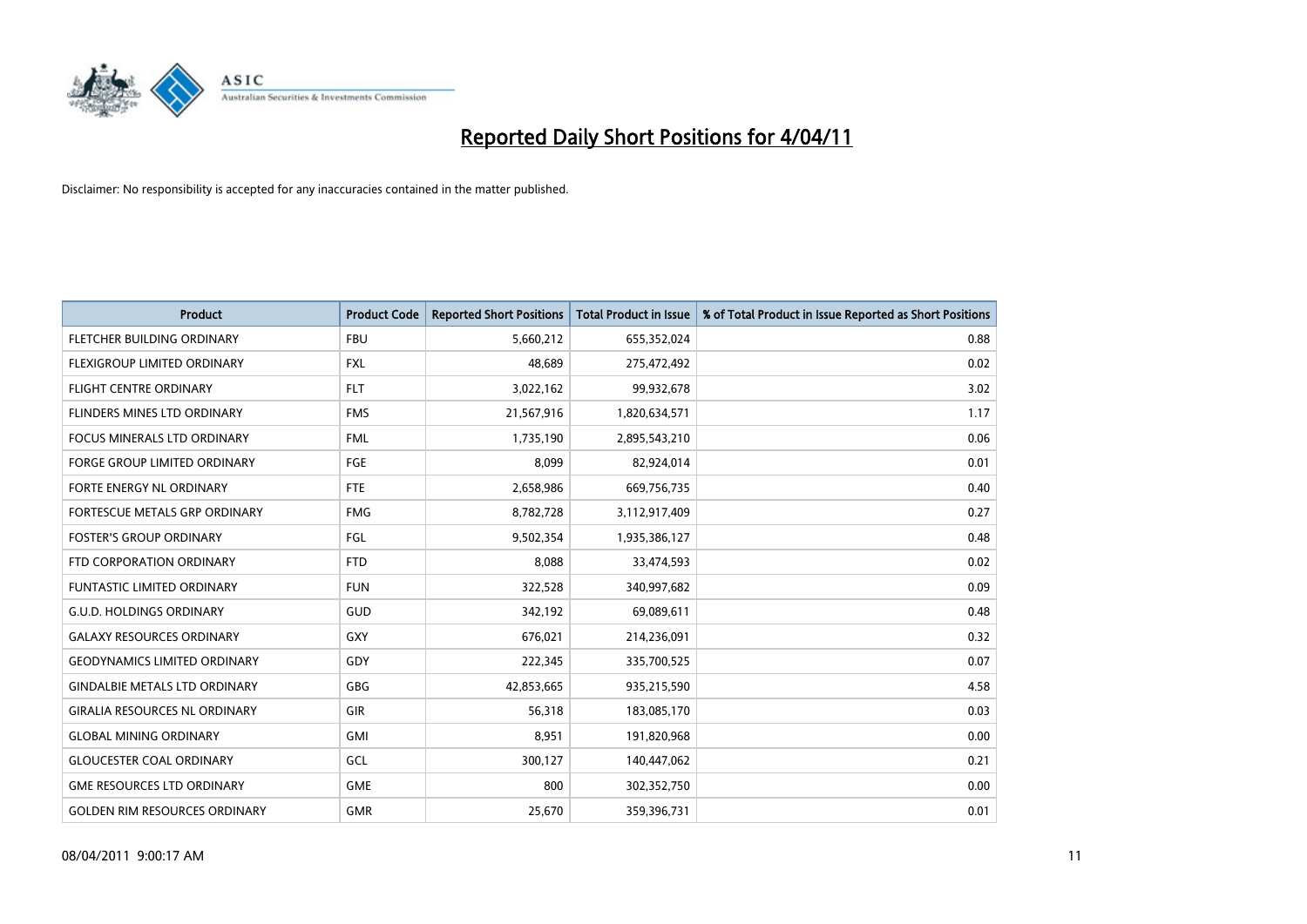

| <b>Product</b>                                   | <b>Product Code</b> | <b>Reported Short Positions</b> | <b>Total Product in Issue</b> | % of Total Product in Issue Reported as Short Positions |
|--------------------------------------------------|---------------------|---------------------------------|-------------------------------|---------------------------------------------------------|
| <b>GOLDEN WEST RESOURCE ORDINARY</b>             | <b>GWR</b>          | 1,651                           | 192,082,567                   | 0.00                                                    |
| <b>GOODMAN FIELDER, ORDINARY</b>                 | GFF                 | 39,543,869                      | 1,380,386,438                 | 2.87                                                    |
| <b>GOODMAN GROUP STAPLED US PROHIBIT.</b>        | <b>GMG</b>          | 11,198,545                      | 6,893,222,796                 | 0.16                                                    |
| <b>GPT GROUP STAPLED SEC.</b>                    | GPT                 | 10,168,653                      | 1,855,529,431                 | 0.53                                                    |
| <b>GRAINCORP LIMITED A CLASS ORDINARY</b>        | <b>GNC</b>          | 727,015                         | 198,318,900                   | 0.35                                                    |
| <b>GRANGE RESOURCES, ORDINARY</b>                | <b>GRR</b>          | 619,478                         | 1,152,846,724                 | 0.05                                                    |
| <b>GREENCAP LIMITED ORDINARY</b>                 | GCG                 |                                 | 262,515,385                   | 0.00                                                    |
| <b>GREENLAND MIN EN LTD ORDINARY</b>             | GGG                 | 1,689,405                       | 317,557,865                   | 0.53                                                    |
| <b>GRYPHON MINERALS LTD ORDINARY</b>             | GRY                 | 141,942                         | 299,572,058                   | 0.05                                                    |
| <b>GUINNESS PEAT GROUP. CHESS DEPOSITARY INT</b> | <b>GPG</b>          | 624.606                         | 300,204,991                   | 0.20                                                    |
| <b>GUNNS LIMITED ORDINARY</b>                    | <b>GNS</b>          | 41,511,835                      | 848,401,559                   | 4.88                                                    |
| <b>GWA GROUP LTD ORDINARY</b>                    | <b>GWA</b>          | 6,300,435                       | 301,525,014                   | 2.06                                                    |
| HARVEY NORMAN ORDINARY                           | <b>HVN</b>          | 45,318,121                      | 1,062,316,784                 | 4.26                                                    |
| HASTIE GROUP LIMITED ORDINARY                    | <b>HST</b>          | 2,560,404                       | 239,781,419                   | 1.06                                                    |
| HASTINGS DIVERSIFIED STAPLED SECURITY            | <b>HDF</b>          | 552,044                         | 529,187,294                   | 0.10                                                    |
| <b>HEARTWARE INT INC CDI 35:1</b>                | <b>HIN</b>          | 272,008                         | 48,598,550                    | 0.56                                                    |
| <b>HENDERSON GROUP CDI 1:1</b>                   | <b>HGG</b>          | 4,856,543                       | 556,400,565                   | 0.87                                                    |
| HFA HOLDINGS LIMITED ORDINARY                    | <b>HFA</b>          | 445,934                         | 117,332,831                   | 0.37                                                    |
| <b>HIGHLANDS PACIFIC ORDINARY</b>                | <b>HIG</b>          | 2,572,852                       | 686,082,148                   | 0.37                                                    |
| HILLCREST LITIGAT, ORDINARY                      | <b>HLS</b>          | 1,600,000                       | 87,078,557                    | 1.84                                                    |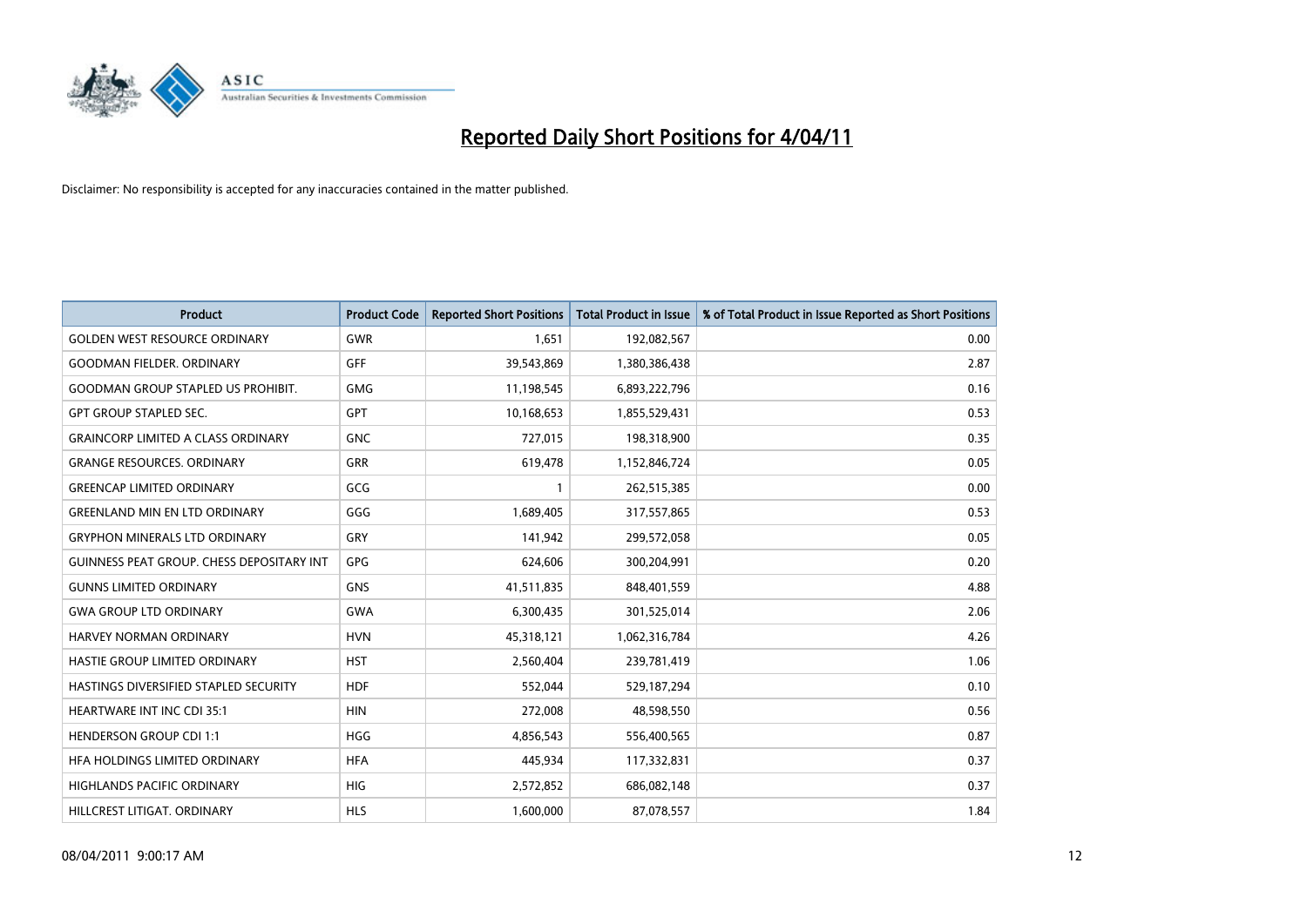

| <b>Product</b>                           | <b>Product Code</b> | <b>Reported Short Positions</b> | Total Product in Issue | % of Total Product in Issue Reported as Short Positions |
|------------------------------------------|---------------------|---------------------------------|------------------------|---------------------------------------------------------|
| HILLGROVE RES LTD ORDINARY               | <b>HGO</b>          | 1,242,641                       | 793,698,575            | 0.16                                                    |
| HILLS HOLDINGS LTD ORDINARY              | <b>HIL</b>          | 2,180,162                       | 249,139,016            | 0.87                                                    |
| HORIZON OIL LIMITED ORDINARY             | <b>HZN</b>          | 2,426,221                       | 1,130,311,515          | 0.21                                                    |
| HUNNU COAL LIMITED ORDINARY              | <b>HUN</b>          | 68,453                          | 212,565,002            | 0.03                                                    |
| <b>ICON ENERGY LIMITED ORDINARY</b>      | <b>ICN</b>          | 67.000                          | 469,301,394            | 0.01                                                    |
| <b>IINET LIMITED ORDINARY</b>            | <b>IIN</b>          | 1,169,677                       | 152,160,119            | 0.76                                                    |
| <b>ILUKA RESOURCES ORDINARY</b>          | <b>ILU</b>          | 3,884,699                       | 418,700,517            | 0.90                                                    |
| <b>IMDEX LIMITED ORDINARY</b>            | <b>IMD</b>          | 11,233                          | 197,942,297            | 0.00                                                    |
| IMF (AUSTRALIA) LTD ORDINARY             | <b>IMF</b>          | 329,821                         | 123,828,193            | 0.26                                                    |
| <b>IMX RESOURCES LTD ORDINARY</b>        | <b>IXR</b>          | 20,024                          | 262,612,803            | 0.01                                                    |
| <b>INCITEC PIVOT ORDINARY</b>            | IPL                 | 5,602,160                       | 1,628,730,107          | 0.36                                                    |
| <b>INDAGO RESOURCES LTD ORDINARY</b>     | <b>IDG</b>          | 8,179                           | 6,314,544              | 0.13                                                    |
| <b>INDEPENDENCE GROUP ORDINARY</b>       | <b>IGO</b>          | 2,200,371                       | 138,777,305            | 1.57                                                    |
| <b>INDO MINES LIMITED ORDINARY</b>       | <b>IDO</b>          | 53.373                          | 211,100,795            | 0.03                                                    |
| <b>INDOPHIL RESOURCES ORDINARY</b>       | <b>IRN</b>          | 384,728                         | 471,445,763            | 0.08                                                    |
| <b>INDUSTREA LIMITED ORDINARY</b>        | IDL                 | 2,218,176                       | 363,878,295            | 0.60                                                    |
| <b>INFIGEN ENERGY STAPLED SECURITIES</b> | <b>IFN</b>          | 6,164,878                       | 762,265,972            | 0.81                                                    |
| ING RE COM GROUP STAPLED SECURITIES      | ILF.                | 9,075                           | 441,029,194            | 0.00                                                    |
| <b>INSURANCE AUSTRALIA ORDINARY</b>      | IAG                 | 7,164,387                       | 2,079,034,021          | 0.33                                                    |
| INT GOLDFIELDS LTD ORDINARY              | IGS                 | 22,197,682                      | 500,440,386            | 4.44                                                    |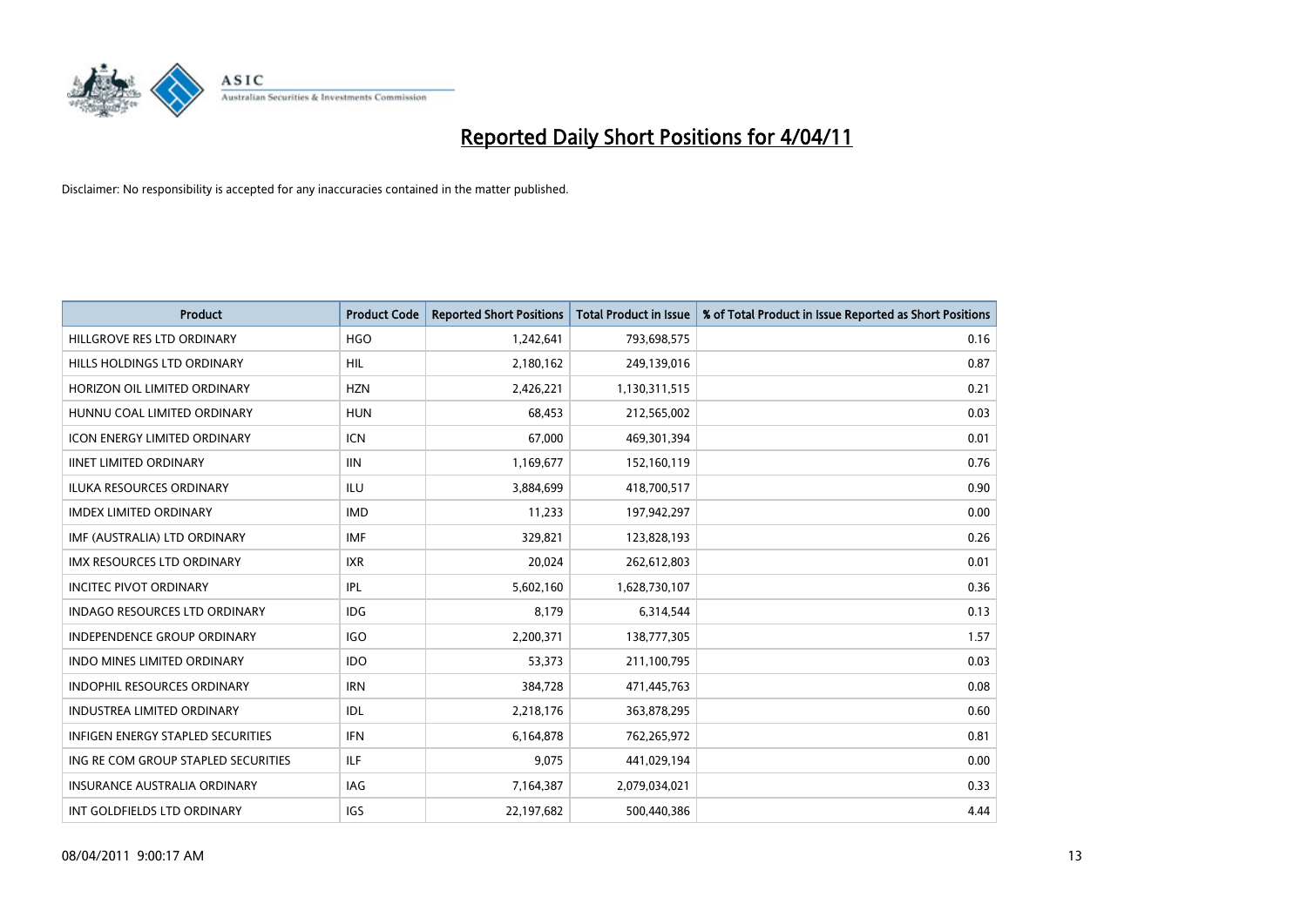

| <b>Product</b>                                | <b>Product Code</b> | <b>Reported Short Positions</b> | Total Product in Issue | % of Total Product in Issue Reported as Short Positions |
|-----------------------------------------------|---------------------|---------------------------------|------------------------|---------------------------------------------------------|
| INTEGRA MINING LTD, ORDINARY                  | <b>IGR</b>          | 5,375,795                       | 841,525,727            | 0.64                                                    |
| <b>INTREPID MINES ORDINARY</b>                | <b>IAU</b>          | 1,099,557                       | 520,326,752            | 0.20                                                    |
| <b>INVESTA OFFICE FUND STAPLED SECURITIES</b> | <b>IOF</b>          | 5,778,914                       | 2,729,071,212          | 0.21                                                    |
| <b>INVOCARE LIMITED ORDINARY</b>              | <b>IVC</b>          | 853,093                         | 102,421,288            | 0.81                                                    |
| <b>ION LIMITED ORDINARY</b>                   | <b>ION</b>          | 164,453                         | 256,365,105            | 0.06                                                    |
| <b>IOOF HOLDINGS LTD ORDINARY</b>             | <b>IFL</b>          | 951,432                         | 229,794,395            | 0.39                                                    |
| <b>IRESS MARKET TECH. ORDINARY</b>            | <b>IRE</b>          | 2,250,491                       | 126,018,142            | 1.76                                                    |
| <b>IRON ORE HOLDINGS ORDINARY</b>             | <b>IOH</b>          | 178,182                         | 137,944,970            | 0.13                                                    |
| ISHARES GLOBAL 100 CDI 1:1                    | <b>IOO</b>          | 23,688                          | 10,600,000             | 0.22                                                    |
| ISHARES MSCI AUS 200 ISHARES MSCI AUS 200     | <b>IOZ</b>          | 6,370                           | 1,950,000              | 0.33                                                    |
| ISHARES S&P 500 CDI 1:1                       | <b>IVV</b>          | 23,872                          | 116,350,000            | 0.02                                                    |
| ISHARES S&P HIGH DIV ISHARES S&P HIGH DIV     | <b>IHD</b>          | 4,040                           | 1,700,000              | 0.24                                                    |
| ISHARES SMALL ORDS ISHARES SMALL ORDS         | <b>ISO</b>          | 72,401                          | 5,400,000              | 1.34                                                    |
| <b>ISOFT GROUP LIMITED ORDINARY</b>           | <b>ISF</b>          | 2,133,503                       | 1,070,595,874          | 0.20                                                    |
| <b>IVANHOE AUSTRALIA ORDINARY</b>             | <b>IVA</b>          | 568,143                         | 418,467,053            | 0.14                                                    |
| <b>JABIRU METALS LTD ORDINARY</b>             | <b>IML</b>          | 83,612                          | 553,304,180            | 0.01                                                    |
| JAMES HARDIE INDUST CHESS DEPOSITARY INT      | <b>IHX</b>          | 15,806,686                      | 436,386,587            | 3.60                                                    |
| <b>JAMESON RESOURCES ORDINARY</b>             | <b>JAL</b>          | 1,600,000                       | 95,828,865             | 1.67                                                    |
| <b>IB HI-FI LIMITED ORDINARY</b>              | <b>IBH</b>          | 9,282,479                       | 109,340,772            | 8.49                                                    |
| <b>JUPITER ENERGY ORDINARY</b>                | <b>IPR</b>          | 341,971                         | 1,511,434,681          | 0.02                                                    |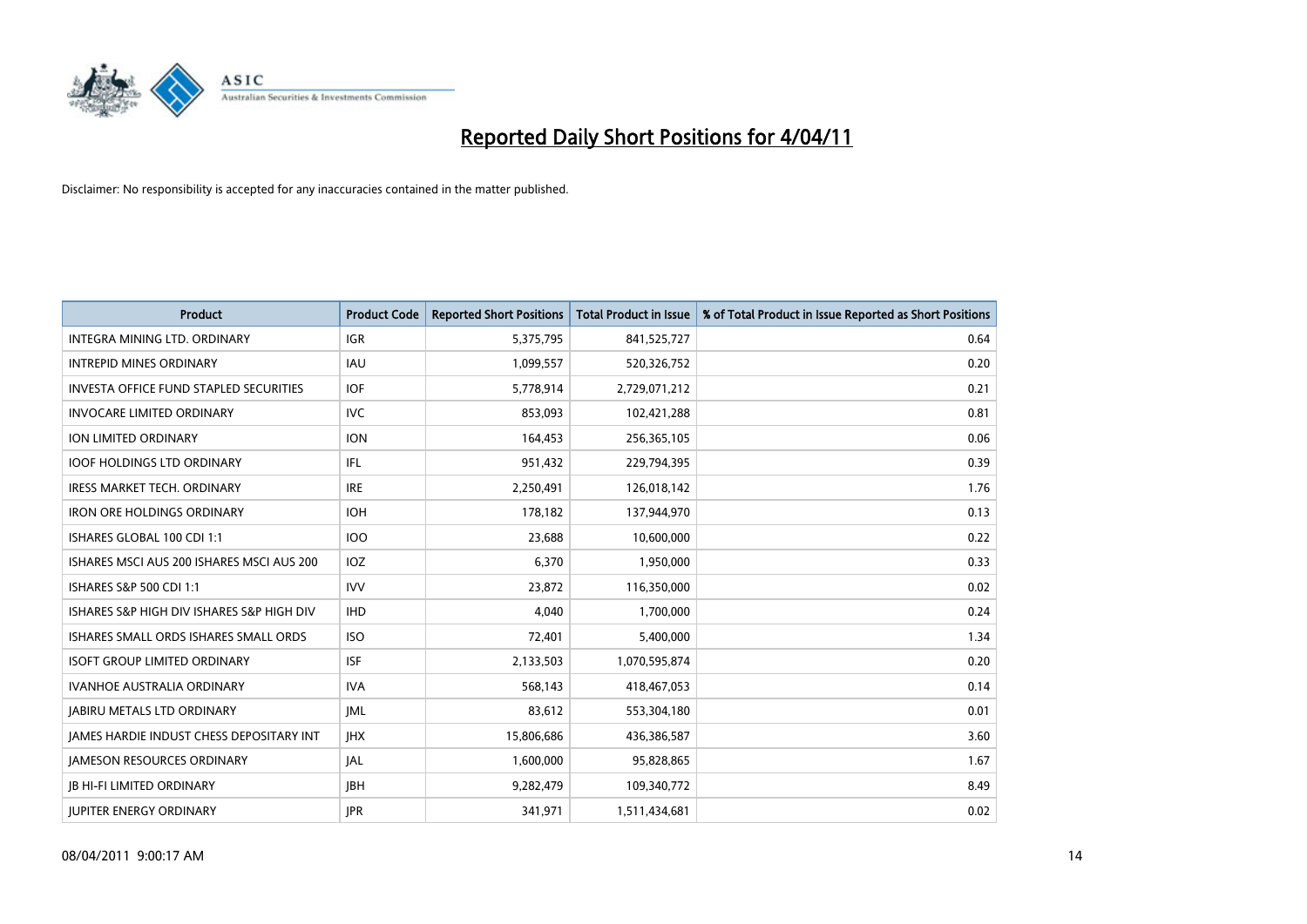

| <b>Product</b>                        | <b>Product Code</b> | <b>Reported Short Positions</b> | Total Product in Issue | % of Total Product in Issue Reported as Short Positions |
|---------------------------------------|---------------------|---------------------------------|------------------------|---------------------------------------------------------|
| <b>KAGARA LTD ORDINARY</b>            | KZL                 | 5,025,310                       | 708,583,835            | 0.71                                                    |
| KAIRIKI ENERGY LTD ORDINARY           | <b>KIK</b>          | 800.000                         | 1,187,522,664          | 0.07                                                    |
| KANGAROO RES LTD ORDINARY             | <b>KRL</b>          | 600,000                         | 1,119,430,012          | 0.05                                                    |
| KAROON GAS AUSTRALIA ORDINARY         | <b>KAR</b>          | 1,041,720                       | 221,045,769            | 0.47                                                    |
| KASBAH RESOURCES ORDINARY             | KAS                 | 123.049                         | 364,262,596            | 0.03                                                    |
| KATHMANDU HOLD LTD ORDINARY           | <b>KMD</b>          | 720,148                         | 200,000,000            | 0.36                                                    |
| <b>KEYBRIDGE CAPITAL ORDINARY</b>     | <b>KBC</b>          | 5.999                           | 172,070,564            | 0.00                                                    |
| KIMBERLEY METALS LTD ORDINARY         | <b>KBL</b>          | 1,821                           | 161,976,319            | 0.00                                                    |
| KINGSGATE CONSOLID. ORDINARY          | <b>KCN</b>          | 1,619,105                       | 135,221,250            | 1.17                                                    |
| KINGSROSE MINING LTD ORDINARY         | <b>KRM</b>          | 496,263                         | 255,538,366            | 0.19                                                    |
| LEIGHTON HOLDINGS ORDINARY            | LEI                 | 6,011,019                       | 302,579,299            | 1.99                                                    |
| LEND LEASE GROUP UNIT/ORD STAPLED     | LLC                 | 1,824,309                       | 565,558,754            | 0.33                                                    |
| LINC ENERGY LTD ORDINARY              | <b>LNC</b>          | 6,017,768                       | 503,418,900            | 1.19                                                    |
| LIQUEFIED NATURAL ORDINARY            | <b>LNG</b>          | 312,335                         | 214,099,015            | 0.14                                                    |
| LYNAS CORPORATION ORDINARY            | <b>LYC</b>          | 29,003,320                      | 1,663,749,093          | 1.72                                                    |
| MACARTHUR COAL ORDINARY               | <b>MCC</b>          | 3,458,785                       | 299,476,903            | 1.15                                                    |
| <b>MACMAHON HOLDINGS ORDINARY</b>     | <b>MAH</b>          | 7,721,914                       | 733,711,705            | 1.03                                                    |
| MACO ATLAS ROADS GRP ORDINARY STAPLED | <b>MOA</b>          | 4,511,913                       | 452,345,907            | 0.98                                                    |
| MACOUARIE GROUP LTD ORDINARY          | <b>MOG</b>          | 2,851,556                       | 346,814,961            | 0.81                                                    |
| MAGMA METALS LTD. ORDINARY            | <b>MMW</b>          | 500.000                         | 195,610,923            | 0.26                                                    |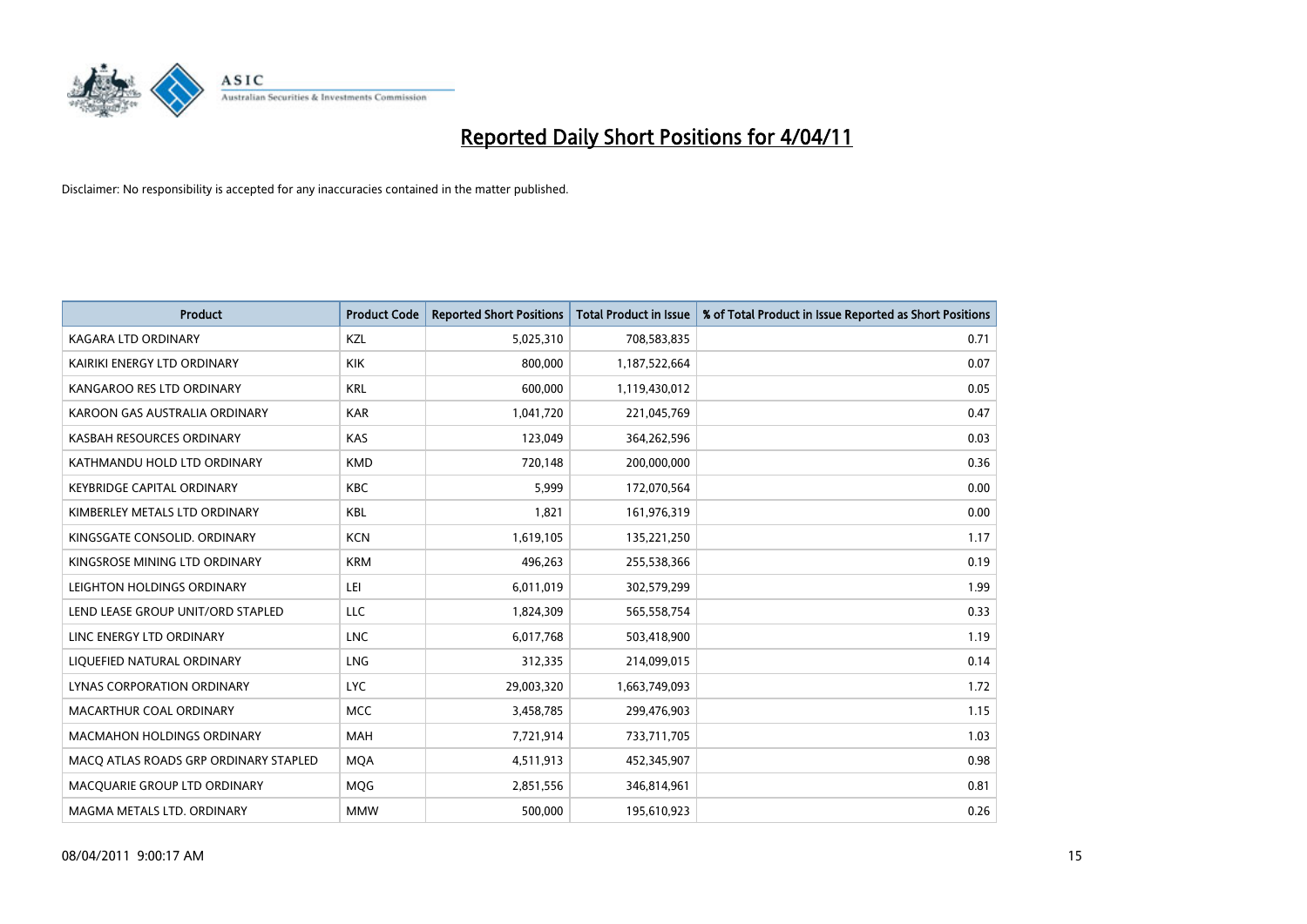

| Product                          | <b>Product Code</b> | <b>Reported Short Positions</b> | <b>Total Product in Issue</b> | % of Total Product in Issue Reported as Short Positions |
|----------------------------------|---------------------|---------------------------------|-------------------------------|---------------------------------------------------------|
| <b>MANTRA RESOURCES ORDINARY</b> | <b>MRU</b>          | 129,836                         | 134,465,075                   | 0.10                                                    |
| MAP GROUP STAPLED US PROHIBIT.   | <b>MAP</b>          | 3,966,223                       | 1,861,210,782                 | 0.23                                                    |
| MARYBOROUGH SUGAR ORDINARY       | <b>MSF</b>          | 20,117                          | 69,029,013                    | 0.03                                                    |
| MATRIX C & E LTD ORDINARY        | <b>MCE</b>          | 472,234                         | 72,964,098                    | 0.64                                                    |
| MCMILLAN SHAKESPEARE ORDINARY    | <b>MMS</b>          | 52,163                          | 68,067,560                    | 0.07                                                    |
| <b>MCPHERSON'S LTD ORDINARY</b>  | <b>MCP</b>          | 217,462                         | 72,401,758                    | 0.30                                                    |
| MEDUSA MINING LTD ORDINARY       | <b>MML</b>          | 380,437                         | 188,233,911                   | 0.20                                                    |
| MELBOURNE IT LIMITED ORDINARY    | <b>MLB</b>          | 145,343                         | 80,043,955                    | 0.18                                                    |
| MEO AUSTRALIA LTD ORDINARY       | <b>MEO</b>          | 3,988,937                       | 539,913,260                   | 0.72                                                    |
| <b>MERMAID MARINE ORDINARY</b>   | <b>MRM</b>          | 892,042                         | 214,880,224                   | 0.41                                                    |
| MESOBLAST LIMITED ORDINARY       | <b>MSB</b>          | 1,690,294                       | 279,068,562                   | 0.59                                                    |
| METALS X LIMITED ORDINARY        | <b>MLX</b>          | 4,255,490                       | 1,365,661,782                 | 0.32                                                    |
| METCASH LIMITED ORDINARY         | <b>MTS</b>          | 19,835,397                      | 768,814,015                   | 2.57                                                    |
| METGASCO LIMITED ORDINARY        | <b>MEL</b>          | 235,435                         | 252,460,972                   | 0.09                                                    |
| METMINCO LIMITED ORDINARY        | <b>MNC</b>          | 63,710                          | 1,231,107,839                 | 0.00                                                    |
| MHM METALS LIMITED ORDINARY      | <b>MHM</b>          | 3,970                           | 101,381,910                   | 0.00                                                    |
| MICLYN EXP OFFSHR ORDINARY       | <b>MIO</b>          | 217,934                         | 274,618,684                   | 0.08                                                    |
| MINARA RESOURCES ORDINARY        | <b>MRE</b>          | 8,271,508                       | 1,169,424,487                 | 0.71                                                    |
| MINCOR RESOURCES NL ORDINARY     | <b>MCR</b>          | 990,492                         | 200,608,804                   | 0.48                                                    |
| MINEMAKERS LIMITED ORDINARY      | <b>MAK</b>          | 71,627                          | 227,003,950                   | 0.03                                                    |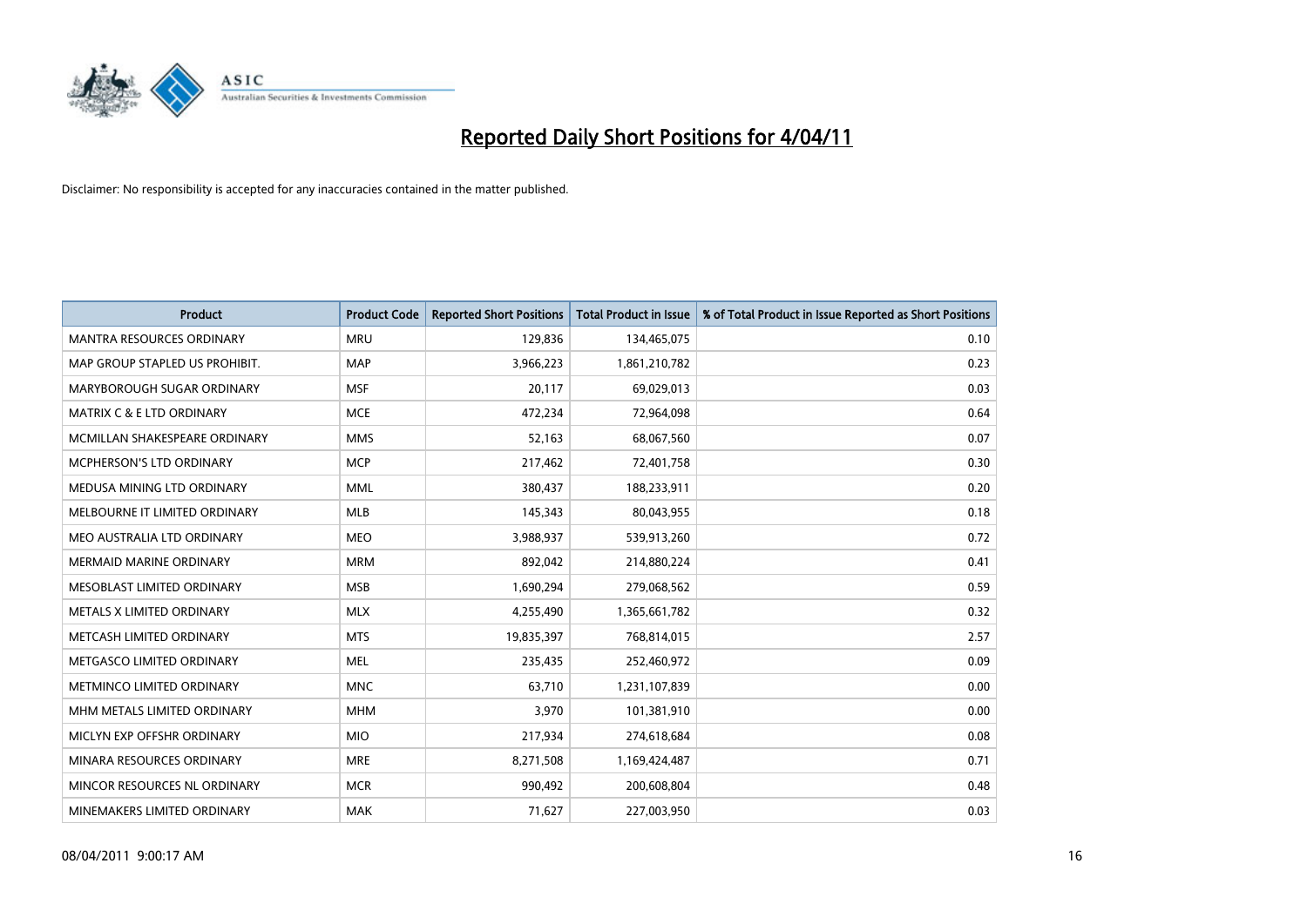

| <b>Product</b>                          | <b>Product Code</b> | <b>Reported Short Positions</b> | <b>Total Product in Issue</b> | % of Total Product in Issue Reported as Short Positions |
|-----------------------------------------|---------------------|---------------------------------|-------------------------------|---------------------------------------------------------|
| MINERAL DEPOSITS ORDINARY               | <b>MDL</b>          | 242,732                         | 60,768,582                    | 0.38                                                    |
| MINERAL RESOURCES. ORDINARY             | <b>MIN</b>          | 435,478                         | 168,990,735                   | 0.26                                                    |
| MIRABELA NICKEL LTD ORDINARY            | <b>MBN</b>          | 9,067,125                       | 491,561,237                   | 1.83                                                    |
| MIRVAC GROUP STAPLED SECURITIES         | <b>MGR</b>          | 15,384,339                      | 3,416,924,188                 | 0.43                                                    |
| MOLOPO ENERGY LTD ORDINARY              | <b>MPO</b>          | 1,517,785                       | 250,972,584                   | 0.59                                                    |
| MOLY MINES LIMITED ORDINARY             | <b>MOL</b>          | 4,207                           | 365,893,989                   | 0.00                                                    |
| MONADELPHOUS GROUP ORDINARY             | <b>MND</b>          | 573,684                         | 87,576,827                    | 0.64                                                    |
| MOUNT GIBSON IRON ORDINARY              | <b>MGX</b>          | 5,713,787                       | 1,082,570,693                 | 0.52                                                    |
| MULTIPLEX SITES SITES                   | <b>MXUPA</b>        | 36                              | 4,500,000                     | 0.00                                                    |
| MURCHISON METALS LTD ORDINARY           | <b>MMX</b>          | 11,092,586                      | 435,884,268                   | 2.56                                                    |
| MYER HOLDINGS LTD ORDINARY              | <b>MYR</b>          | 8,805,411                       | 582,847,884                   | 1.51                                                    |
| <b>MYSTATE LIMITED ORDINARY</b>         | <b>MYS</b>          | 1,400                           | 67,439,158                    | 0.00                                                    |
| NAMOI COTTON CO-OP CO-OPERATIVE CAP.UNT | <b>NAM</b>          | 205,227                         | 96,978,836                    | 0.21                                                    |
| NANOSONICS LIMITED ORDINARY             | <b>NAN</b>          | 2,941                           | 227,071,282                   | 0.00                                                    |
| NATIONAL AUST, BANK ORDINARY            | <b>NAB</b>          | 9,555,563                       | 2,169,641,214                 | 0.44                                                    |
| NATURAL FUEL LIMITED ORDINARY           | <b>NFL</b>          |                                 | 721,912                       | 0.00                                                    |
| NAVITAS LIMITED ORDINARY                | <b>NVT</b>          | 2,311,520                       | 369,358,564                   | 0.64                                                    |
| NEPTUNE MARINE ORDINARY                 | <b>NMS</b>          | 853,822                         | 1,739,066,409                 | 0.05                                                    |
| NEW HOPE CORPORATION ORDINARY           | <b>NHC</b>          | 1,062,607                       | 830,230,549                   | 0.12                                                    |
| NEWCREST MINING ORDINARY                | <b>NCM</b>          | 3,567,146                       | 765,000,000                   | 0.43                                                    |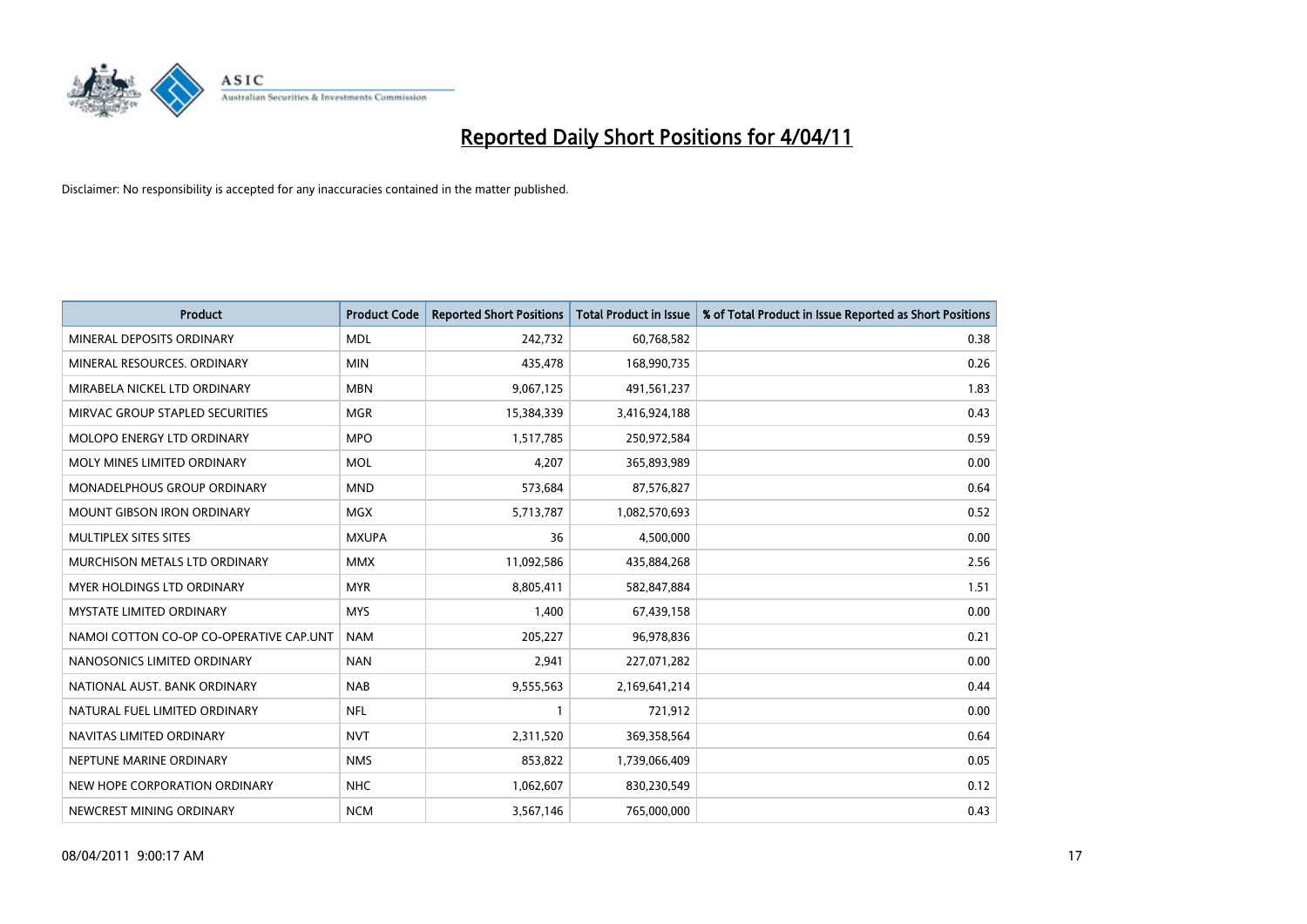

| <b>Product</b>                        | <b>Product Code</b> | <b>Reported Short Positions</b> | Total Product in Issue | % of Total Product in Issue Reported as Short Positions |
|---------------------------------------|---------------------|---------------------------------|------------------------|---------------------------------------------------------|
| NEWS CORP A NON-VOTING CDI            | <b>NWSLV</b>        | 915,992                         | 1,829,501,576          | 0.04                                                    |
| NEWS CORP B VOTING CDI                | <b>NWS</b>          | 5,901,249                       | 798,520,953            | 0.73                                                    |
| NEXBIS LIMITED ORDINARY               | <b>NBS</b>          | 63,733                          | 798,356,704            | 0.01                                                    |
| NEXUS ENERGY LIMITED ORDINARY         | <b>NXS</b>          | 24,589,759                      | 1,020,257,304          | 2.41                                                    |
| NIB HOLDINGS LIMITED ORDINARY         | <b>NHF</b>          | 4,911                           | 466,765,752            | 0.00                                                    |
| NICK SCALI LIMITED ORDINARY           | <b>NCK</b>          | 40,846                          | 81,000,000             | 0.05                                                    |
| NIDO PETROLEUM ORDINARY               | <b>NDO</b>          | 67,807                          | 1,373,822,119          | 0.00                                                    |
| NOBLE MINERAL RES ORDINARY            | <b>NMG</b>          | 843,523                         | 380,916,899            | 0.22                                                    |
| NORTHERN CREST ORDINARY               | <b>NOC</b>          | 24,345                          | 116,074,781            | 0.02                                                    |
| NORTHERN IRON LTD ORDINARY            | <b>NFE</b>          | 1,237,748                       | 336,084,863            | 0.36                                                    |
| NORTHERN MIN LTD ORDINARY             | <b>NTU</b>          | 97,075                          | 164,545,022            | 0.06                                                    |
| NOVARISE RENEW RES ORDINARY           | <b>NOE</b>          | 30,000                          | 399,254,908            | 0.01                                                    |
| NOVOGEN LIMITED ORDINARY              | <b>NRT</b>          | 5.000                           | 102,125,894            | 0.00                                                    |
| NRW HOLDINGS LIMITED ORDINARY         | <b>NWH</b>          | 2,422,500                       | 251,223,000            | 0.95                                                    |
| NSL CONSOLIDATED LTD ORDINARY         | <b>NSL</b>          | 101,269                         | 270,661,373            | 0.03                                                    |
| NUFARM LIMITED ORDINARY               | <b>NUF</b>          | 5,801,171                       | 261,833,005            | 2.20                                                    |
| OAKTON LIMITED ORDINARY               | <b>OKN</b>          | 671,236                         | 93,800,235             | 0.72                                                    |
| OCEANAGOLD CORP. CHESS DEPOSITARY INT | OGC                 | 738,193                         | 262,180,388            | 0.28                                                    |
| OCEANIA CAPITAL LTD ORDINARY          | <b>OCP</b>          | 2,500                           | 91,921,295             | 0.00                                                    |
| OIL SEARCH LTD ORDINARY               | OSH                 | 9,996,681                       | 1,312,888,303          | 0.75                                                    |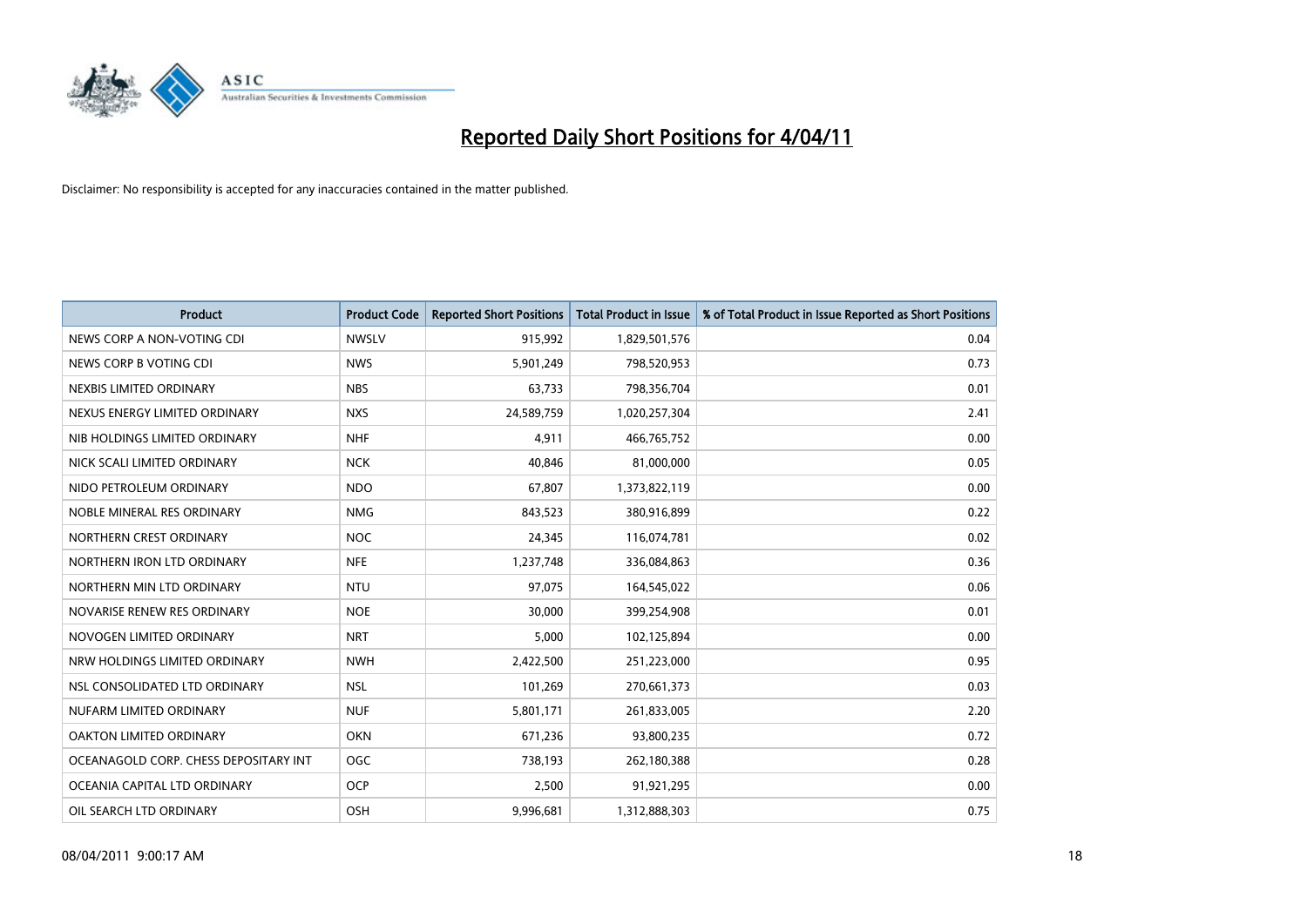

| <b>Product</b>                   | <b>Product Code</b> | <b>Reported Short Positions</b> | <b>Total Product in Issue</b> | % of Total Product in Issue Reported as Short Positions |
|----------------------------------|---------------------|---------------------------------|-------------------------------|---------------------------------------------------------|
| OILEX LTD ORDINARY               | <b>OEX</b>          | 15,688                          | 253,274,885                   | 0.01                                                    |
| OM HOLDINGS LIMITED ORDINARY     | OMH                 | 6,350,105                       | 504,085,150                   | 1.27                                                    |
| <b>ONESTEEL LIMITED ORDINARY</b> | OST                 | 12,586,250                      | 1,334,723,421                 | 0.93                                                    |
| ORICA LIMITED ORDINARY           | ORI                 | 1,210,375                       | 363,223,767                   | 0.31                                                    |
| ORIGIN ENERGY ORDINARY           | <b>ORG</b>          | 9,531,959                       | 972,184,137                   | 0.95                                                    |
| ORIGIN ENERGY RTS06-APR-11 FORUS | <b>ORGR</b>         | 11,295                          | 89,641,361                    | 0.01                                                    |
| OROCOBRE LIMITED ORDINARY        | <b>ORE</b>          | 52,603                          | 102,813,894                   | 0.05                                                    |
| OROTONGROUP LIMITED ORDINARY     | <b>ORL</b>          |                                 | 40,880,902                    | 0.00                                                    |
| OTTO ENERGY LIMITED ORDINARY     | <b>OEL</b>          | 117,835                         | 1,134,540,071                 | 0.01                                                    |
| OZ MINERALS ORDINARY             | OZL                 | 24,002,711                      | 3,238,546,504                 | 0.71                                                    |
| PACIFIC BRANDS ORDINARY          | <b>PBG</b>          | 9,014,233                       | 931,386,248                   | 0.98                                                    |
| PALADIN ENERGY LTD ORDINARY      | <b>PDN</b>          | 13,539,794                      | 777,698,217                   | 1.76                                                    |
| PANAUST LIMITED ORDINARY         | <b>PNA</b>          | 18,481,502                      | 2,964,355,326                 | 0.61                                                    |
| PANORAMIC RESOURCES ORDINARY     | PAN                 | 1,379,722                       | 207,050,710                   | 0.67                                                    |
| PAPERLINX LIMITED ORDINARY       | <b>PPX</b>          | 19,382,398                      | 603,580,761                   | 3.19                                                    |
| PAPILLON RES LTD ORDINARY        | PIR                 | 337,831                         | 189,254,868                   | 0.18                                                    |
| PATTIES FOODS LTD ORDINARY       | PFL                 |                                 | 138,908,853                   | 0.00                                                    |
| PEET LIMITED ORDINARY            | <b>PPC</b>          | 88,464                          | 302,965,804                   | 0.02                                                    |
| PENINSULA ENERGY LTD ORDINARY    | <b>PEN</b>          | 1,187,000                       | 2,086,495,200                 | 0.06                                                    |
| PERILYA LIMITED ORDINARY         | PEM                 | 458.671                         | 526,075,563                   | 0.09                                                    |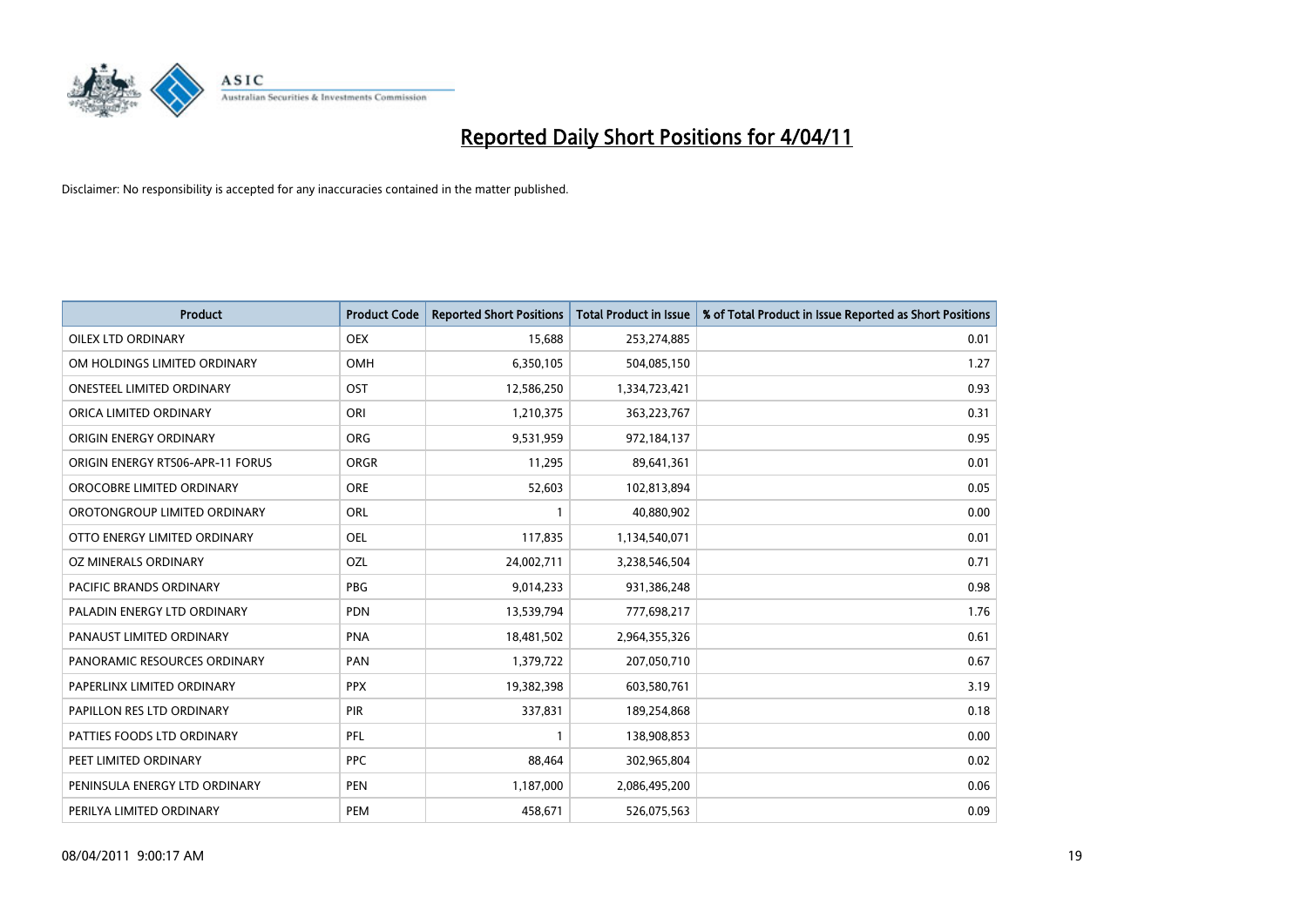

| Product                              | <b>Product Code</b> | <b>Reported Short Positions</b> | <b>Total Product in Issue</b> | % of Total Product in Issue Reported as Short Positions |
|--------------------------------------|---------------------|---------------------------------|-------------------------------|---------------------------------------------------------|
| PERPETUAL LIMITED ORDINARY           | <b>PPT</b>          | 2,518,079                       | 44,436,589                    | 5.65                                                    |
| PERSEUS MINING LTD ORDINARY          | PRU                 | 3,876,726                       | 423,817,088                   | 0.90                                                    |
| PETSEC ENERGY ORDINARY               | <b>PSA</b>          | 223,332                         | 231,283,622                   | 0.10                                                    |
| PHARMAXIS LTD ORDINARY               | <b>PXS</b>          | 969,123                         | 228,127,809                   | 0.42                                                    |
| PHOTON GROUP LTD ORDINARY            | PGA                 | 250,510                         | 1,540,543,357                 | 0.02                                                    |
| PLATINUM ASSET ORDINARY              | <b>PTM</b>          | 7,387,427                       | 561,347,878                   | 1.32                                                    |
| PLATINUM AUSTRALIA ORDINARY          | <b>PLA</b>          | 5,449,433                       | 392,430,039                   | 1.39                                                    |
| PLATINUM CAPITAL LTD ORDINARY        | <b>PMC</b>          |                                 | 164,959,410                   | 0.00                                                    |
| PMP LIMITED ORDINARY                 | <b>PMP</b>          | 91,691                          | 335,338,483                   | 0.02                                                    |
| PORT BOUVARD LIMITED ORDINARY        | PBD                 | 6,754                           | 593,868,295                   | 0.00                                                    |
| PREMIER INVESTMENTS ORDINARY         | <b>PMV</b>          | 472,322                         | 155,030,045                   | 0.31                                                    |
| PRIMA BIOMED LTD ORDINARY            | <b>PRR</b>          | 34,755                          | 795,497,098                   | 0.00                                                    |
| PRIMARY HEALTH CARE ORDINARY         | PRY                 | 10,905,675                      | 496,103,188                   | 2.18                                                    |
| PRIME INFR GROUP. STAPLED SECURITIES | PIH                 | 308,735                         | 351,776,795                   | 0.09                                                    |
| PRIME MEDIA GRP LTD ORDINARY         | <b>PRT</b>          | 17,125                          | 366,330,303                   | 0.00                                                    |
| PROGEN PHARMACEUTIC ORDINARY         | PGL                 | 151,596                         | 24,709,097                    | 0.61                                                    |
| PROGRAMMED ORDINARY                  | <b>PRG</b>          | 345,408                         | 118,169,908                   | 0.28                                                    |
| PSIVIDA CORP CDI 1:1                 | <b>PVA</b>          | 6,878                           | 8,979,205                     | 0.08                                                    |
| <b>QANTAS AIRWAYS ORDINARY</b>       | QAN                 | 32,611,871                      | 2,265,123,620                 | 1.44                                                    |
| <b>QBE INSURANCE GROUP ORDINARY</b>  | <b>OBE</b>          | 30,726,515                      | 1,051,877,166                 | 2.91                                                    |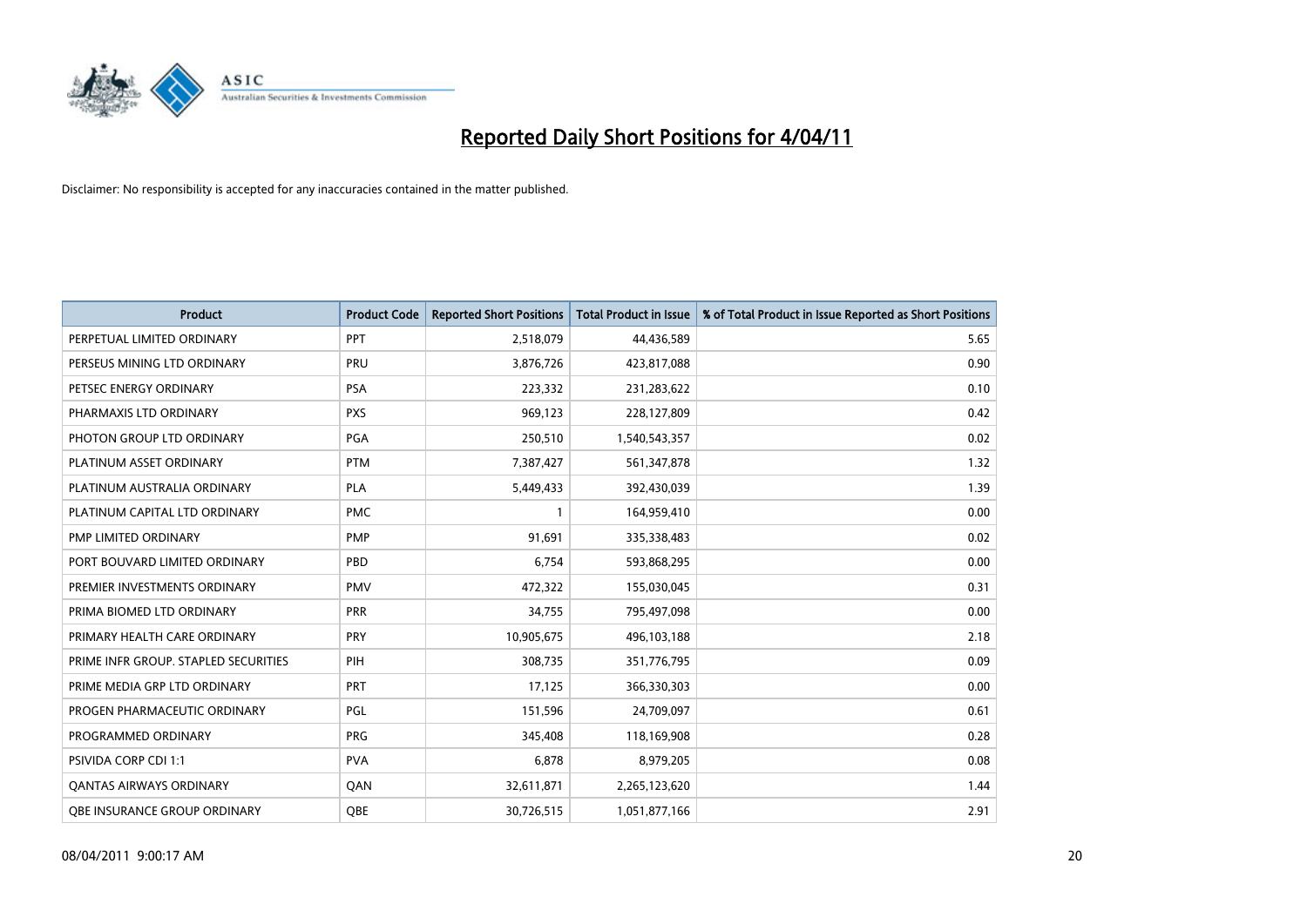

| Product                              | <b>Product Code</b> | <b>Reported Short Positions</b> | Total Product in Issue | % of Total Product in Issue Reported as Short Positions |
|--------------------------------------|---------------------|---------------------------------|------------------------|---------------------------------------------------------|
| OR NATIONAL LIMITED ORDINARY         | <b>ORN</b>          | 18,535,053                      | 2,440,000,000          | 0.74                                                    |
| <b>QUBE LOGISTICS ORDINARY UNITS</b> | <b>QUB</b>          | 50,000                          | 555,731,057            | 0.01                                                    |
| RAMELIUS RESOURCES ORDINARY          | <b>RMS</b>          | 146,620                         | 291,208,795            | 0.04                                                    |
| RAMSAY HEALTH CARE ORDINARY          | <b>RHC</b>          | 1,592,693                       | 202,081,252            | 0.78                                                    |
| <b>RCR TOMLINSON ORDINARY</b>        | <b>RCR</b>          | 68,067                          | 131,897,672            | 0.05                                                    |
| <b>REA GROUP ORDINARY</b>            | <b>REA</b>          | 29,543                          | 129,691,280            | 0.01                                                    |
| <b>RECKON LIMITED ORDINARY</b>       | <b>RKN</b>          | 2                               | 133,384,060            | 0.00                                                    |
| RED 5 LIMITED ORDINARY               | <b>RED</b>          | 34,445                          | 1,283,597,526          | 0.00                                                    |
| RED FORK ENERGY ORDINARY             | <b>RFE</b>          | 9,184                           | 160,035,000            | 0.00                                                    |
| <b>REED RESOURCES LTD ORDINARY</b>   | <b>RDR</b>          | 1,231,721                       | 220,771,768            | 0.55                                                    |
| <b>REGIS RESOURCES ORDINARY</b>      | <b>RRL</b>          | 2,647,109                       | 431,150,415            | 0.60                                                    |
| RESMED INC CDI 10:1                  | <b>RMD</b>          | 8,996,507                       | 1,534,676,730          | 0.59                                                    |
| <b>RESOLUTE MINING ORDINARY</b>      | <b>RSG</b>          | 5,734,095                       | 467,211,233            | 1.23                                                    |
| <b>RESOURCE GENERATION ORDINARY</b>  | <b>RES</b>          | 255,749                         | 244,400,530            | 0.10                                                    |
| <b>RETAIL FOOD GROUP ORDINARY</b>    | <b>RFG</b>          | 365                             | 107,359,927            | 0.00                                                    |
| REVERSE CORP LIMITED ORDINARY        | <b>REF</b>          | 25,141                          | 92,382,175             | 0.03                                                    |
| <b>REX MINERALS LIMITED ORDINARY</b> | <b>RXM</b>          | 143,807                         | 150,317,460            | 0.08                                                    |
| RHG LIMITED ORDINARY                 | <b>RHG</b>          | 85,667                          | 318,745,978            | 0.02                                                    |
| <b>RIDLEY CORPORATION ORDINARY</b>   | <b>RIC</b>          | 800,416                         | 307,817,071            | 0.26                                                    |
| RIO TINTO LIMITED ORDINARY           | <b>RIO</b>          | 14,760,577                      | 435,758,720            | 3.37                                                    |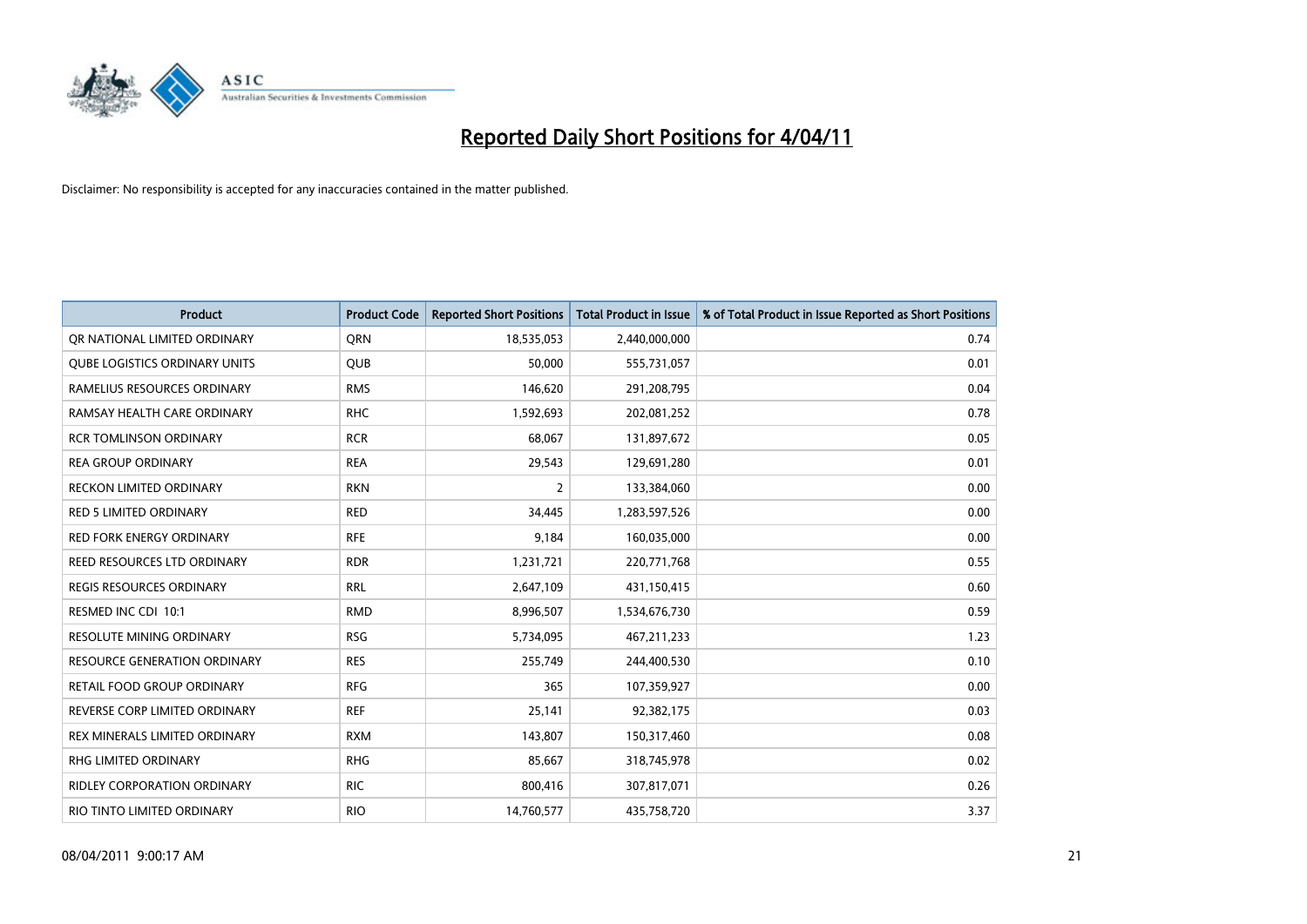

| Product                           | <b>Product Code</b> | <b>Reported Short Positions</b> | <b>Total Product in Issue</b> | % of Total Product in Issue Reported as Short Positions |
|-----------------------------------|---------------------|---------------------------------|-------------------------------|---------------------------------------------------------|
| <b>RIVERCITY MOTORWAY STAPLED</b> | <b>RCY</b>          | 132,000                         | 957,010,115                   | 0.01                                                    |
| RIVERSDALE MINING ORDINARY        | <b>RIV</b>          | 955,867                         | 236,696,188                   | 0.40                                                    |
| ROBUST RESOURCES ORDINARY         | <b>ROL</b>          | 1,121,619                       | 84,944,097                    | 1.32                                                    |
| ROC OIL COMPANY ORDINARY          | <b>ROC</b>          | 9,024,018                       | 713,154,560                   | 1.25                                                    |
| <b>RP DATA LTD ORDINARY</b>       | <b>RPX</b>          | 364,043                         | 149,246,421                   | 0.24                                                    |
| SAI GLOBAL LIMITED ORDINARY       | SAI                 | 254,379                         | 199,552,155                   | 0.11                                                    |
| SALMAT LIMITED ORDINARY           | <b>SLM</b>          | 144,601                         | 159,767,799                   | 0.09                                                    |
| SAMSON OIL & GAS LTD ORDINARY     | <b>SSN</b>          | 2,957,220                       | 1,721,602,726                 | 0.17                                                    |
| SANDFIRE RESOURCES ORDINARY       | <b>SFR</b>          | 492,489                         | 148,309,969                   | 0.32                                                    |
| SANTOS LTD ORDINARY               | <b>STO</b>          | 6,926,615                       | 877,913,584                   | 0.77                                                    |
| SARACEN MINERAL ORDINARY          | SAR                 | 355,823                         | 492,151,415                   | 0.06                                                    |
| SEDGMAN LIMITED ORDINARY          | SDM                 | 400,580                         | 207,997,898                   | 0.19                                                    |
| SEEK LIMITED ORDINARY             | <b>SEK</b>          | 6,845,915                       | 336,584,488                   | 2.04                                                    |
| SELECT HARVESTS ORDINARY          | <b>SHV</b>          | 628                             | 55,667,043                    | 0.00                                                    |
| SENETAS CORPORATION ORDINARY      | <b>SEN</b>          | 756,999                         | 463,105,195                   | 0.16                                                    |
| SENEX ENERGY LIMITED ORDINARY     | SXY                 | 415,261                         | 716,042,460                   | 0.05                                                    |
| SERVCORP LIMITED ORDINARY         | SRV                 | 77,517                          | 98,440,807                    | 0.08                                                    |
| SERVICE STREAM ORDINARY           | <b>SSM</b>          | 420,292                         | 283,418,867                   | 0.15                                                    |
| SEVEN GROUP HOLDINGS ORDINARY     | <b>SVW</b>          | 308,272                         | 305,410,281                   | 0.08                                                    |
| SIGMA PHARMACEUTICAL ORDINARY     | <b>SIP</b>          | 18,883,049                      | 1,178,626,572                 | 1.58                                                    |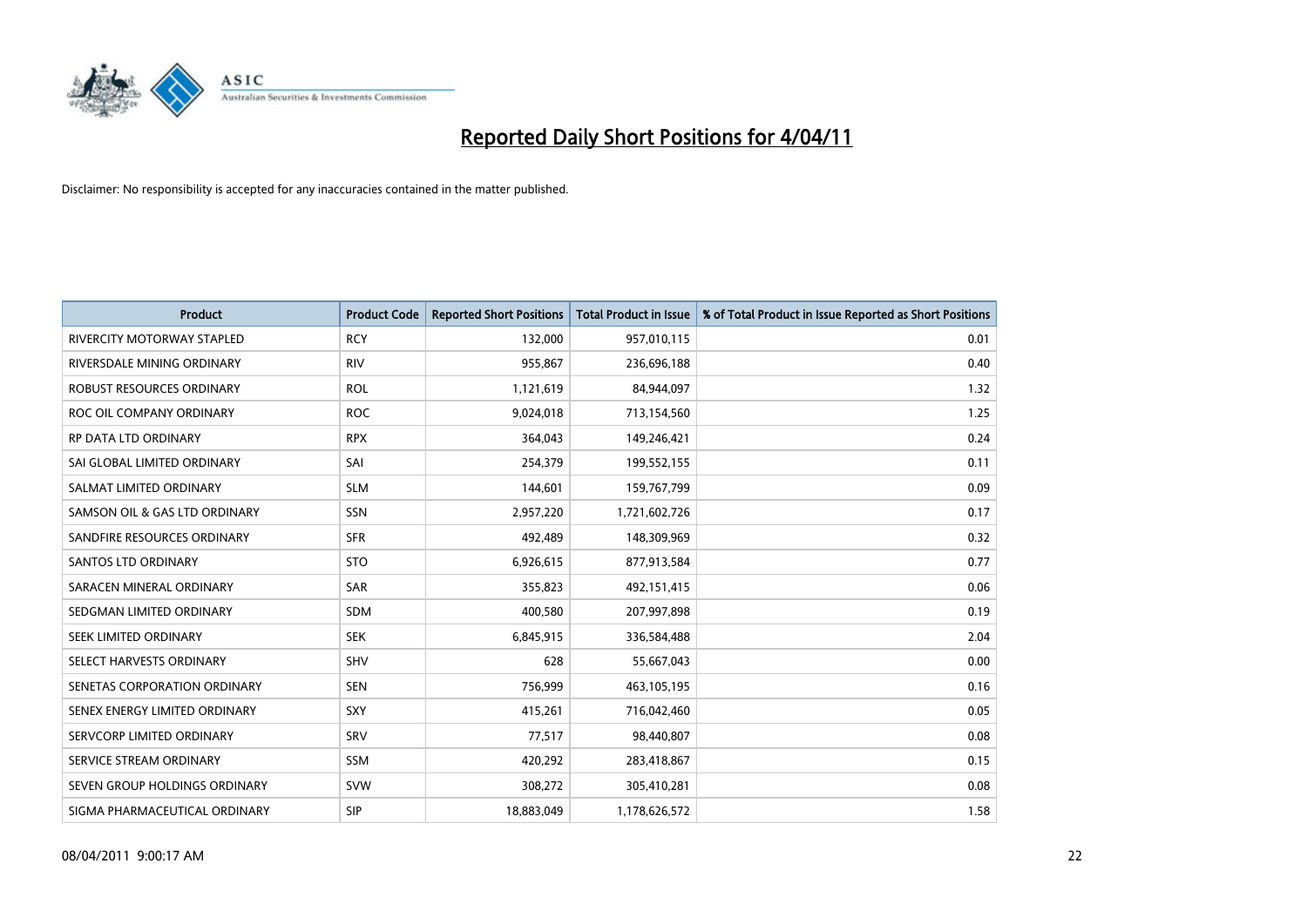

| <b>Product</b>                           | <b>Product Code</b> | <b>Reported Short Positions</b> | <b>Total Product in Issue</b> | % of Total Product in Issue Reported as Short Positions |
|------------------------------------------|---------------------|---------------------------------|-------------------------------|---------------------------------------------------------|
| SILEX SYSTEMS ORDINARY                   | <b>SLX</b>          | 224,091                         | 170,128,997                   | 0.13                                                    |
| SILVER LAKE RESOURCE ORDINARY            | <b>SLR</b>          | 112,417                         | 178,882,838                   | 0.05                                                    |
| SIMS METAL MGMT LTD ORDINARY             | SGM                 | 3,615,923                       | 204,927,017                   | 1.78                                                    |
| SINGAPORE TELECOMM. CHESS DEPOSITARY INT | SGT                 | 4,346,116                       | 310,378,692                   | 1.38                                                    |
| SKILLED GROUP LTD ORDINARY               | <b>SKE</b>          | 130,639                         | 232,963,526                   | 0.05                                                    |
| SKY CITY ENTERTAIN, ORDINARY             | <b>SKC</b>          | 113,340                         | 575,114,687                   | 0.02                                                    |
| <b>SKY NETWORK ORDINARY</b>              | <b>SKT</b>          | 88,262                          | 389,139,785                   | 0.02                                                    |
| SMS MANAGEMENT, ORDINARY                 | <b>SMX</b>          | 127,302                         | 67,661,358                    | 0.18                                                    |
| SONIC HEALTHCARE ORDINARY                | SHL                 | 6,281,068                       | 388,429,875                   | 1.62                                                    |
| SOUL PATTINSON (W.H) ORDINARY            | SOL                 | 43,816                          | 238,640,580                   | 0.01                                                    |
| SP AUSNET STAPLED SECURITIES             | <b>SPN</b>          | 5,808,429                       | 2,795,115,439                 | 0.20                                                    |
| SPARK INFRASTRUCTURE STAPLED NOTE & UNIT | SKI                 | 15,627,861                      | 1,326,734,264                 | 1.18                                                    |
| SPDR 200 FUND ETF UNITS                  | <b>STW</b>          | 8                               | 50,839,159                    | 0.00                                                    |
| SPECIALTY FASHION ORDINARY               | <b>SFH</b>          | 1,856,142                       | 191,686,122                   | 0.96                                                    |
| SPHERE MINERALS LTD ORDINARY             | <b>SPH</b>          | 1,991                           | 171,348,151                   | 0.00                                                    |
| SPOTLESS GROUP LTD ORDINARY              | <b>SPT</b>          | 2,146,373                       | 261,070,153                   | 0.82                                                    |
| ST BARBARA LIMITED ORDINARY              | <b>SBM</b>          | 3,692,902                       | 325,615,389                   | 1.13                                                    |
| STAGING CONNECTIONS ORDINARY             | <b>STG</b>          | 2,917,189                       | 78,317,726                    | 3.72                                                    |
| STANMORE COAL LTD ORDINARY               | <b>SMR</b>          | 73,240                          | 87,270,738                    | 0.08                                                    |
| STARPHARMA HOLDINGS ORDINARY             | SPL                 | 115,976                         | 245,902,721                   | 0.05                                                    |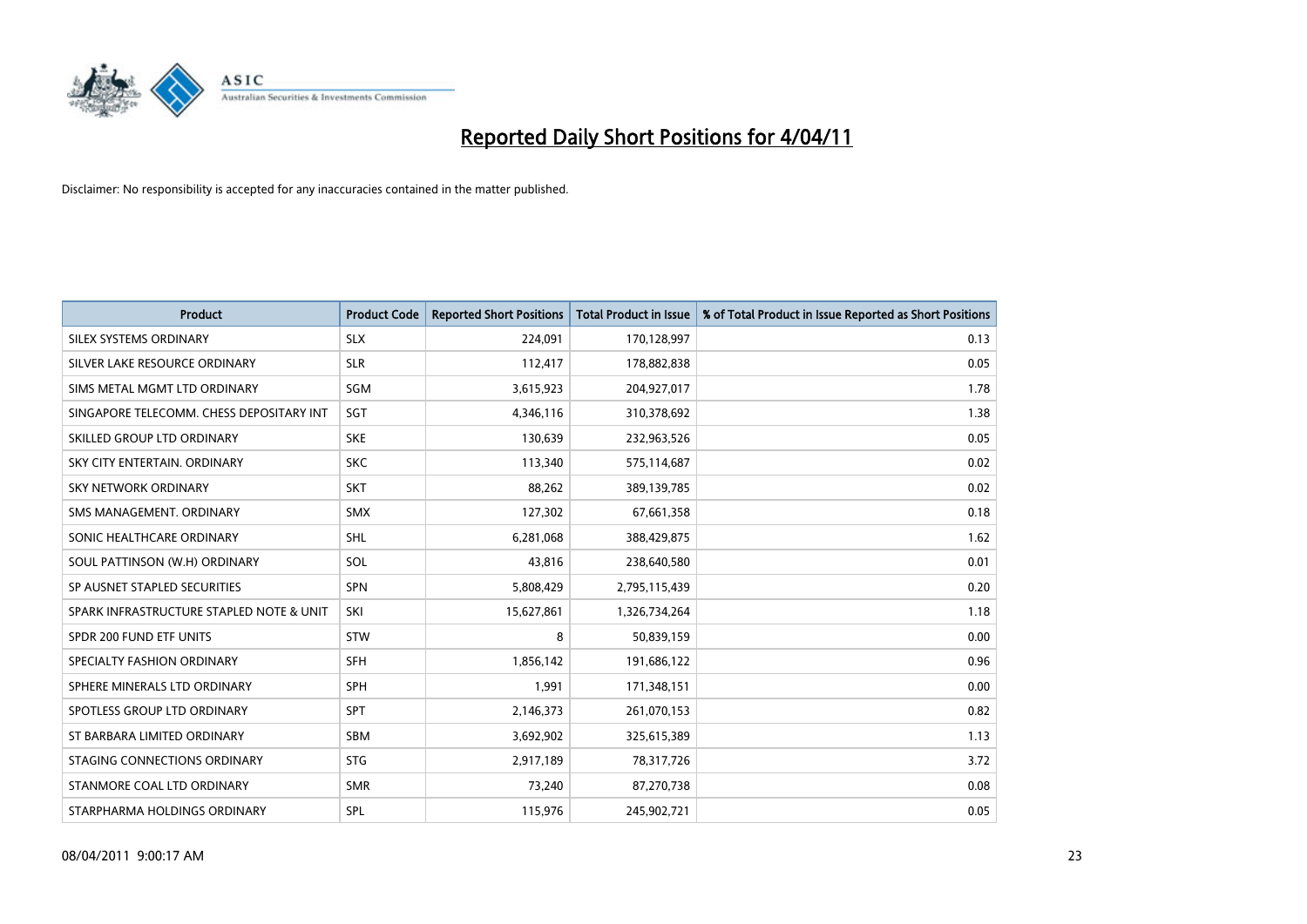

| <b>Product</b>                      | <b>Product Code</b> | <b>Reported Short Positions</b> | <b>Total Product in Issue</b> | % of Total Product in Issue Reported as Short Positions |
|-------------------------------------|---------------------|---------------------------------|-------------------------------|---------------------------------------------------------|
| STH AMERICAN COR LTD ORDINARY       | SAY                 | 9,200                           | 233,651,371                   | 0.00                                                    |
| STHN CROSS MEDIA ORDINARY           | SXL                 | 1,519,843                       | 378,827,750                   | 0.38                                                    |
| STOCKLAND UNITS/ORD STAPLED         | SGP                 | 16,839,254                      | 2,383,036,717                 | 0.71                                                    |
| STRAITS RES LTD. ORDINARY           | SRQ                 | 8,167,421                       | 324,355,749                   | 2.51                                                    |
| <b>STW COMMUNICATIONS ORDINARY</b>  | SGN                 | 246,081                         | 364,310,964                   | 0.07                                                    |
| SUNCORP GROUP LTD ORDINARY          | <b>SUN</b>          | 6,532,585                       | 1,281,390,524                 | 0.49                                                    |
| SUNDANCE RESOURCES ORDINARY         | SDL                 | 19,234,359                      | 2,715,001,668                 | 0.71                                                    |
| SUNLAND GROUP LTD ORDINARY          | <b>SDG</b>          | 68,334                          | 224,881,794                   | 0.02                                                    |
| SUPER RET REP LTD ORDINARY          | SUL                 | 177,923                         | 129,077,342                   | 0.14                                                    |
| SWICK MINING ORDINARY               | <b>SWK</b>          | 1,548                           | 236,724,970                   | 0.00                                                    |
| SYMEX HOLDINGS ORDINARY             | <b>SYM</b>          | 6,633                           | 128,048,857                   | 0.01                                                    |
| TABCORP HOLDINGS LTD ORDINARY       | <b>TAH</b>          | 1,186,487                       | 688,019,737                   | 0.15                                                    |
| <b>TALENT2 INTERNATION ORDINARY</b> | <b>TWO</b>          | 7                               | 142,434,450                   | 0.00                                                    |
| <b>TALISMAN MINING ORDINARY</b>     | <b>TLM</b>          | 7,082                           | 130,438,627                   | 0.00                                                    |
| TAP OIL LIMITED ORDINARY            | <b>TAP</b>          | 499,785                         | 240,967,311                   | 0.21                                                    |
| TASSAL GROUP LIMITED ORDINARY       | <b>TGR</b>          | 31,615                          | 146,304,404                   | 0.01                                                    |
| <b>TATTS GROUP LTD ORDINARY</b>     | <b>TTS</b>          | 18,710,727                      | 1,301,092,863                 | 1.42                                                    |
| TELECOM CORPORATION ORDINARY        | <b>TEL</b>          | 18,457,731                      | 1,924,649,369                 | 0.96                                                    |
| TELSTRA CORPORATION, ORDINARY       | <b>TLS</b>          | 21,721,356                      | 12,443,074,357                | 0.17                                                    |
| TEN NETWORK HOLDINGS ORDINARY       | <b>TEN</b>          | 32,803,761                      | 1,045,236,720                 | 3.12                                                    |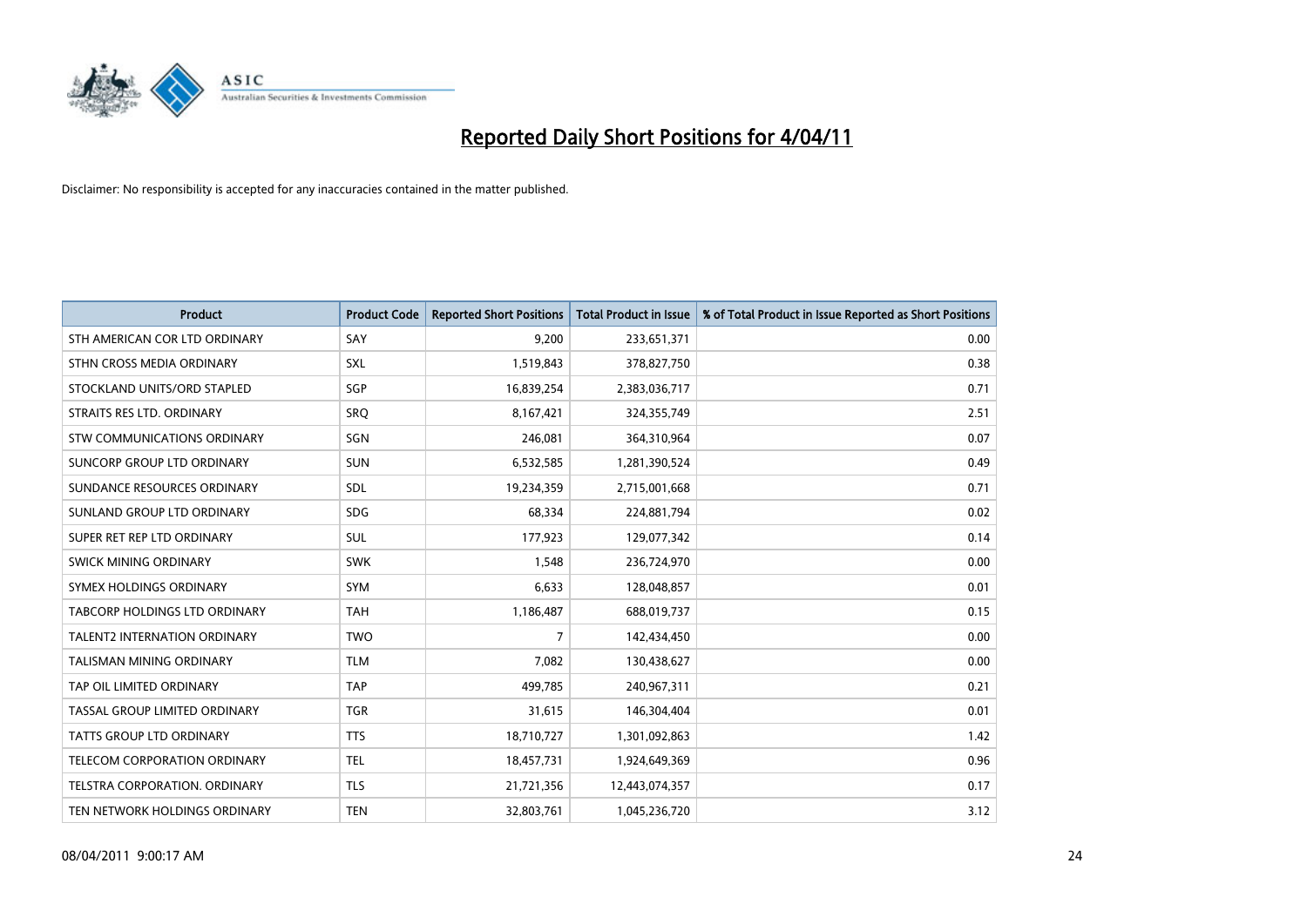

| <b>Product</b>                          | <b>Product Code</b> | <b>Reported Short Positions</b> | Total Product in Issue | % of Total Product in Issue Reported as Short Positions |
|-----------------------------------------|---------------------|---------------------------------|------------------------|---------------------------------------------------------|
| TERANGA GOLD CORP CDI 1:1               | TGZ                 | 181,152                         | 151,109,395            | 0.11                                                    |
| TFS CORPORATION LTD ORDINARY            | <b>TFC</b>          | 67,434                          | 262,656,661            | 0.02                                                    |
| THE REJECT SHOP ORDINARY                | <b>TRS</b>          | 561,542                         | 26,033,570             | 2.14                                                    |
| THOR MINING PLC CHESS DEPOSITARY        | <b>THR</b>          | 2,307                           | 240,235,256            | 0.00                                                    |
| THORN GROUP LIMITED ORDINARY            | <b>TGA</b>          | 35,572                          | 129,858,924            | 0.03                                                    |
| THUNDELARRA EXPLOR, ORDINARY            | <b>THX</b>          | 27,952                          | 153,458,927            | 0.02                                                    |
| <b>TIGER RESOURCES ORDINARY</b>         | <b>TGS</b>          | 208,811                         | 668,635,549            | 0.03                                                    |
| TIMBERCORP LIMITED ORDINARY             | <b>TIM</b>          | 90,074                          | 352,071,429            | 0.02                                                    |
| <b>TISHMAN SPEYER UNITS</b>             | <b>TSO</b>          | 69,279                          | 338,440,904            | 0.02                                                    |
| TNG LIMITED ORDINARY                    | <b>TNG</b>          | 4.321                           | 284,803,062            | 0.00                                                    |
| TOLL HOLDINGS LTD ORDINARY              | <b>TOL</b>          | 16,606,043                      | 706,577,616            | 2.36                                                    |
| TORO ENERGY LIMITED ORDINARY            | <b>TOE</b>          | 35,404                          | 964,936,676            | 0.00                                                    |
| <b>TOWER AUSTRALIA ORDINARY</b>         | <b>TAL</b>          | 3,742,732                       | 419,652,394            | 0.87                                                    |
| <b>TOWER LIMITED ORDINARY</b>           | <b>TWR</b>          | 689.190                         | 263,603,448            | 0.26                                                    |
| TOX FREE SOLUTIONS ORDINARY             | <b>TOX</b>          | 14,801                          | 92,290,500             | 0.01                                                    |
| TPG TELECOM LIMITED ORDINARY            | <b>TPM</b>          | 4,659,432                       | 775,522,421            | 0.59                                                    |
| TRANSFIELD SERV INFR STAPLED SECURITIES | <b>TSI</b>          | 462,950                         | 438,756,421            | 0.11                                                    |
| TRANSFIELD SERVICES ORDINARY            | <b>TSE</b>          | 3,316,803                       | 549,715,957            | 0.60                                                    |
| TRANSPACIFIC INDUST, ORDINARY           | <b>TPI</b>          | 17,537,988                      | 960,638,735            | 1.82                                                    |
| TRANSURBAN GROUP TRIPLE STAPLED SEC.    | <b>TCL</b>          | 4,577,638                       | 1,443,543,731          | 0.31                                                    |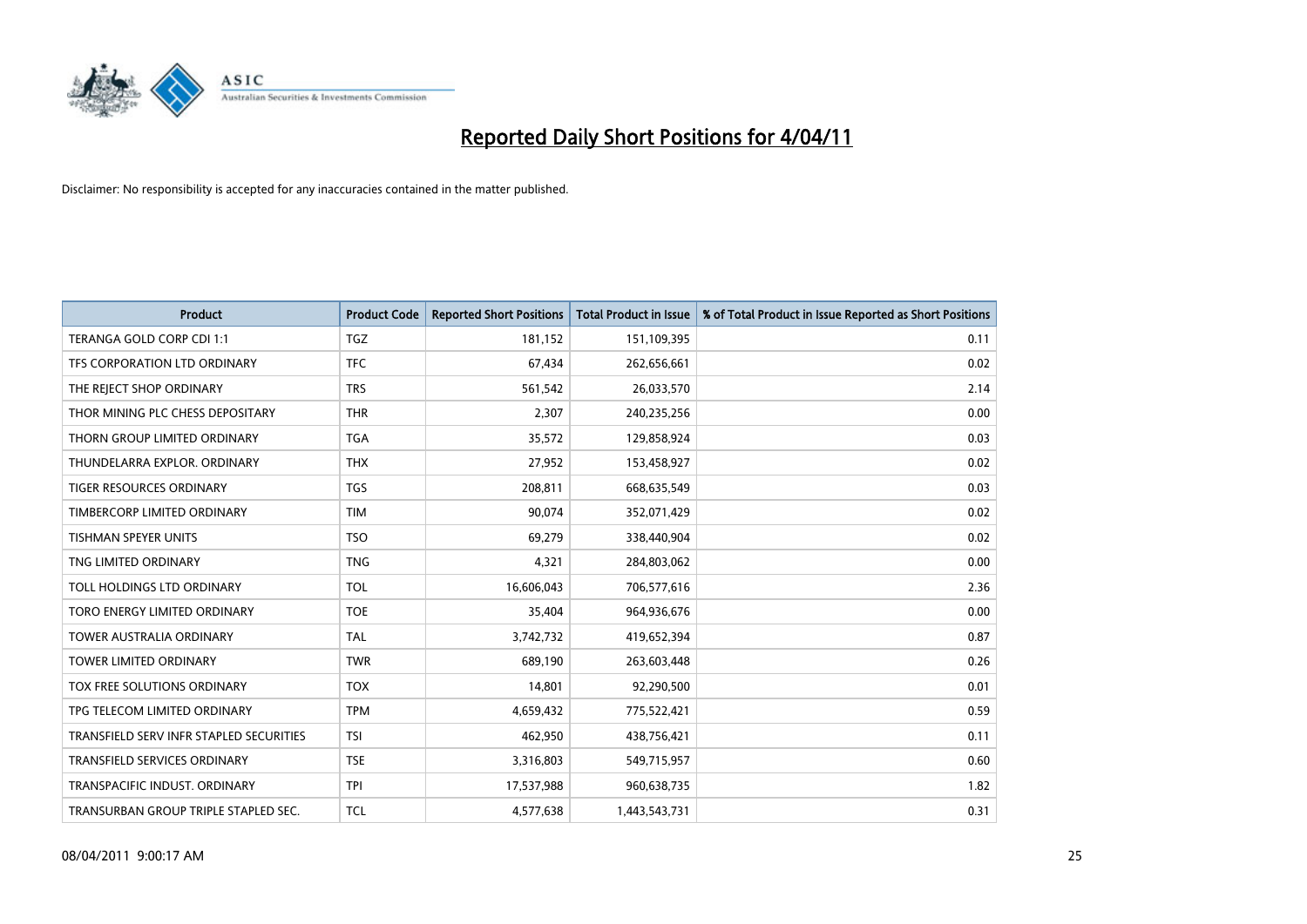

| <b>Product</b>                            | <b>Product Code</b> | <b>Reported Short Positions</b> | Total Product in Issue | % of Total Product in Issue Reported as Short Positions |
|-------------------------------------------|---------------------|---------------------------------|------------------------|---------------------------------------------------------|
| TRINITY GROUP STAPLED SECURITIES          | <b>TCQ</b>          | 3,419                           | 231,701,539            | 0.00                                                    |
| TROY RESOURCES NL ORDINARY                | <b>TRY</b>          | 42,286                          | 87,793,823             | 0.04                                                    |
| <b>UGL LIMITED ORDINARY</b>               | <b>UGL</b>          | 5,539,756                       | 166,047,171            | 3.34                                                    |
| UNILIFE CORPORATION CDI US PROHIBITED     | <b>UNS</b>          | 283,850                         | 272,951,939            | 0.09                                                    |
| UXC LIMITED ORDINARY                      | <b>UXC</b>          | 45,584                          | 305,789,718            | 0.01                                                    |
| VALAD PROPERTY GROUP STAPLED US PROHIBIT. | <b>VPG</b>          | 3,942,047                       | 115,108,116            | 3.42                                                    |
| <b>VDM GROUP LIMITED ORDINARY</b>         | <b>VMG</b>          | 11,116                          | 193,127,749            | 0.01                                                    |
| <b>VENTURE MINERALS ORDINARY</b>          | <b>VMS</b>          | 146,339                         | 220,943,592            | 0.06                                                    |
| VIRGIN BLUE HOLDINGS ORDINARY             | <b>VBA</b>          | 35,558,152                      | 2,210,197,600          | 1.60                                                    |
| <b>VISION GROUP HLDGS ORDINARY</b>        | <b>VGH</b>          | 78.000                          | 74,061,110             | 0.11                                                    |
| <b>VITA GROUP LTD ORDINARY</b>            | <b>VTG</b>          | 75,190                          | 142,499,800            | 0.05                                                    |
| VITERRA INC CDI 1:1                       | <b>VTA</b>          | 3,828                           | 68,629,939             | 0.01                                                    |
| <b>VMOTO LIMITED ORDINARY</b>             | <b>VMT</b>          | 56,931                          | 594,955,106            | 0.01                                                    |
| WARRNAMBOOL CHEESE ORDINARY               | <b>WCB</b>          | 527                             | 53,919,014             | 0.00                                                    |
| <b>WATPAC LIMITED ORDINARY</b>            | <b>WTP</b>          | 29,185                          | 183,341,382            | 0.01                                                    |
| <b>WDS LIMITED ORDINARY</b>               | <b>WDS</b>          | 701                             | 143,107,458            | 0.00                                                    |
| <b>WEBFIRM GROUP LTD ORDINARY</b>         | <b>WFM</b>          | 10,643                          | 677,642,536            | 0.00                                                    |
| <b>WEBIET LIMITED ORDINARY</b>            | <b>WEB</b>          | 333,185                         | 77,961,278             | 0.43                                                    |
| WESFARMERS LIMITED ORDINARY               | <b>WES</b>          | 19,865,796                      | 1,005,191,394          | 1.94                                                    |
| WESFARMERS LIMITED PARTIALLY PROTECTED    | <b>WESN</b>         | 59,441                          | 151,880,768            | 0.03                                                    |